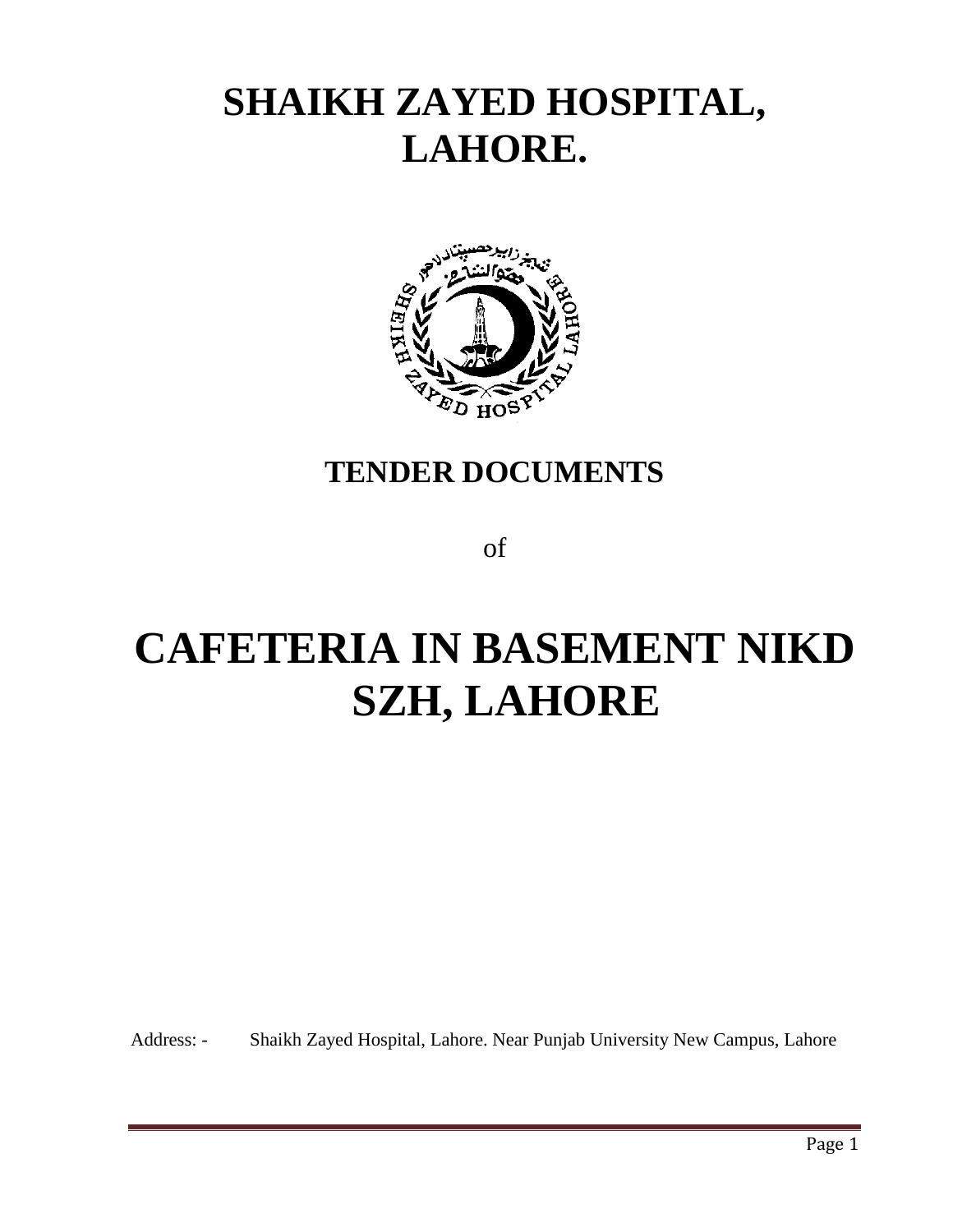## **TABLE OF CONTENTS**

| 1.<br>2.<br>3.<br>4.<br>5.<br>6.<br>7.<br>❖<br>8. | ❖ General Instructions<br><b>Preparation of Bids</b>                                                |  |
|---------------------------------------------------|-----------------------------------------------------------------------------------------------------|--|
|                                                   | * Method of Bidding (Single Stage Two Envelops Bidding Procedure)                                   |  |
| $\cdot$                                           | <b>Award of Contract</b><br>17. Procuring Agency's right to vary quantities at the time of Award 11 |  |
|                                                   | ❖ General Conditions of Contract                                                                    |  |
| ❖<br>1.<br>2.<br>3.<br>4.<br>5.<br>6.<br>7.       | <b>Annexures</b>                                                                                    |  |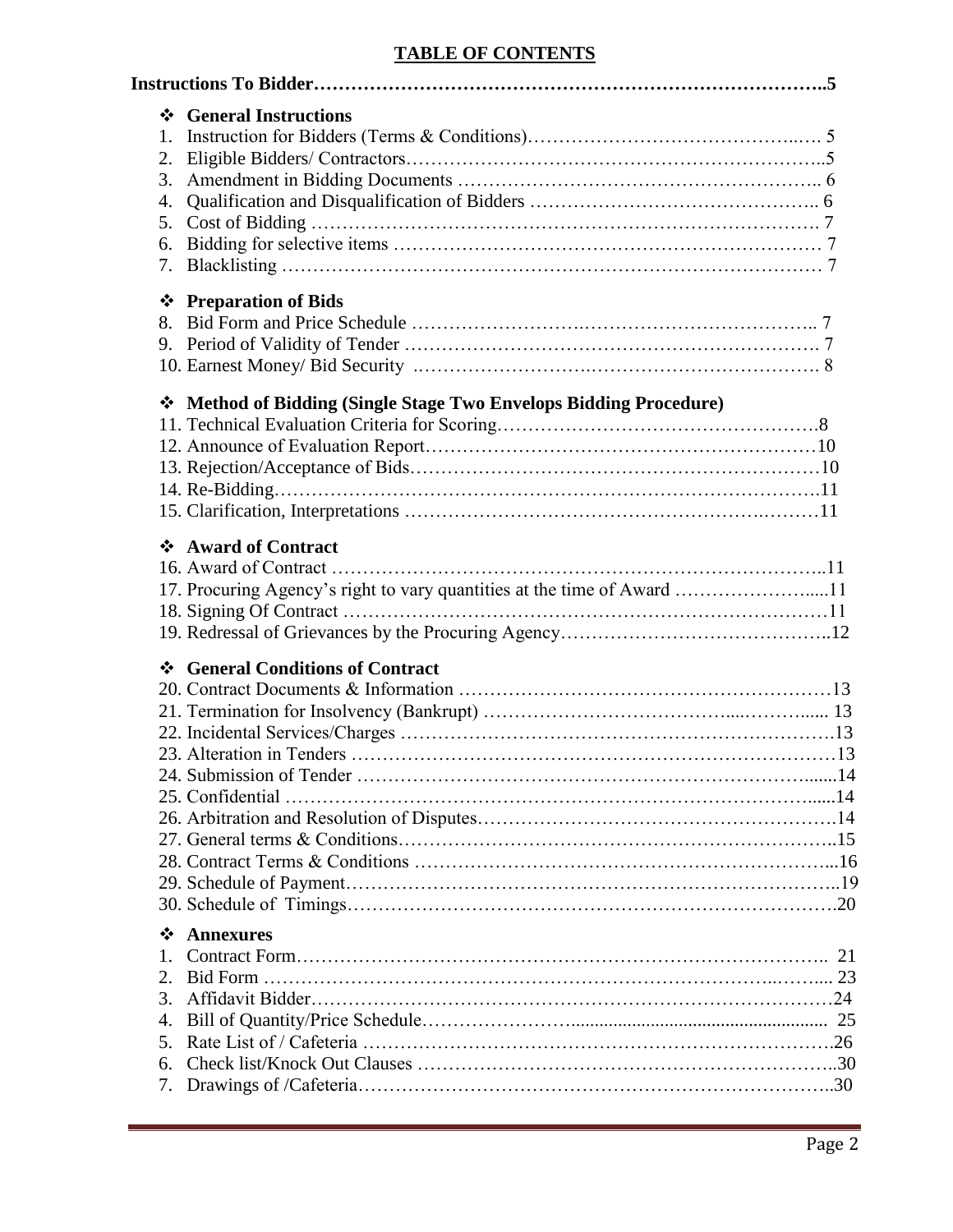## PROFILE OF THE BIDDER

#### **NAME OF CONTRACTOR**

#### **ADDRESS**

**MOBILE NUMBER OR OFFICE NUMBER** 

#### **CNIC NUMBER/COPY**

#### **NTN NUMBER**

## **TOTAL COST OF TENDER**

C.D.R amount

**SIGNATURE OF CONTRACTOR**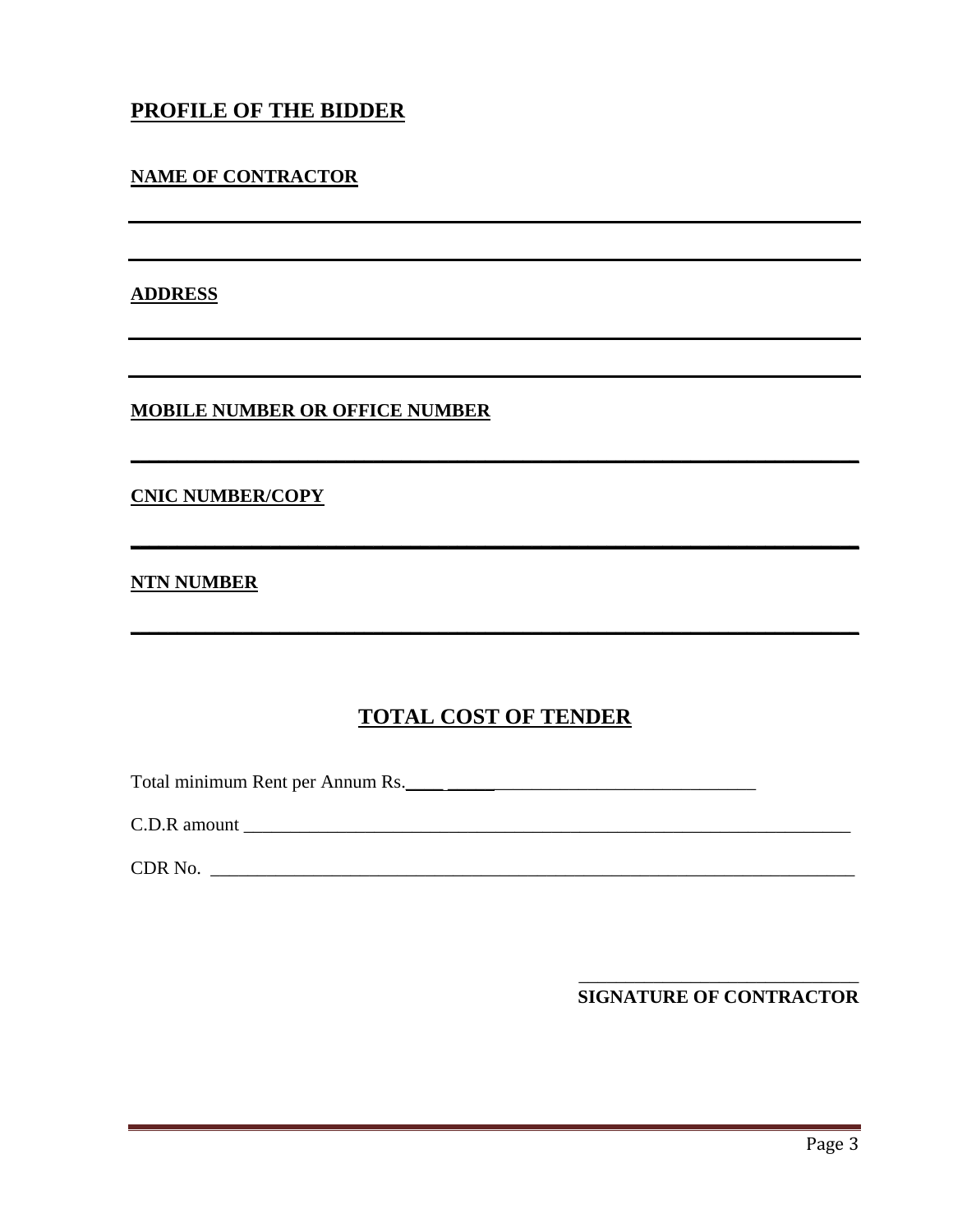# *SALIENT FEATURES OF THE CONTRACT*

| Date of issue of tender                                                                                            |                                                                                    |
|--------------------------------------------------------------------------------------------------------------------|------------------------------------------------------------------------------------|
| <b>Tender Enquiry</b>                                                                                              | SZH & Cafeteria NIKD                                                               |
| <b>Tender Price</b>                                                                                                | Rs.2000/-<br>(Non-Refundable)                                                      |
| Place of issuance of tender                                                                                        | Accounts Department, Shaikh Zayed Hospital,<br>Lahore                              |
| Place of submission of tender                                                                                      | Administrator Office, Shaikh Zayed Hospital,<br>Lahore                             |
| Last date and time for submission of tender<br>bid                                                                 | $09 - 05 - 2022$ at 11:00AM                                                        |
| Date and time for opening the tender for<br><b>Technical Proposal Bids.</b>                                        | $09 - 05 - 2022$ at 11:30AM                                                        |
| Place of tender opening                                                                                            | Administrator Office, Shaikh Zayed Hospital,<br>Lahore                             |
| Amount of earnest money in the form of<br>Demand Draft/Pay Order drawn on any<br>scheduled bank.                   | $\frac{1}{2}$<br>Rs.<br>(Copy with Technical Bid & original with<br>Financial Bid) |
| <b>Announcement of Evaluation Report</b>                                                                           | Within 10 days after preparation of technical<br>evaluation report.                |
| Date of commencement                                                                                               | Within 15 days of issue of letter of award.                                        |
| Period within which formal agreement shall<br>be accepted by the bidder from date of issue<br>of tender of indent. | 12 days                                                                            |
| Validity of Tender Rate                                                                                            | 12 months from the date of tender opening.                                         |
| Validity of Bid                                                                                                    | 12 Months                                                                          |
| <b>Contract Period</b>                                                                                             | 1 year extendable on satisfactory performance                                      |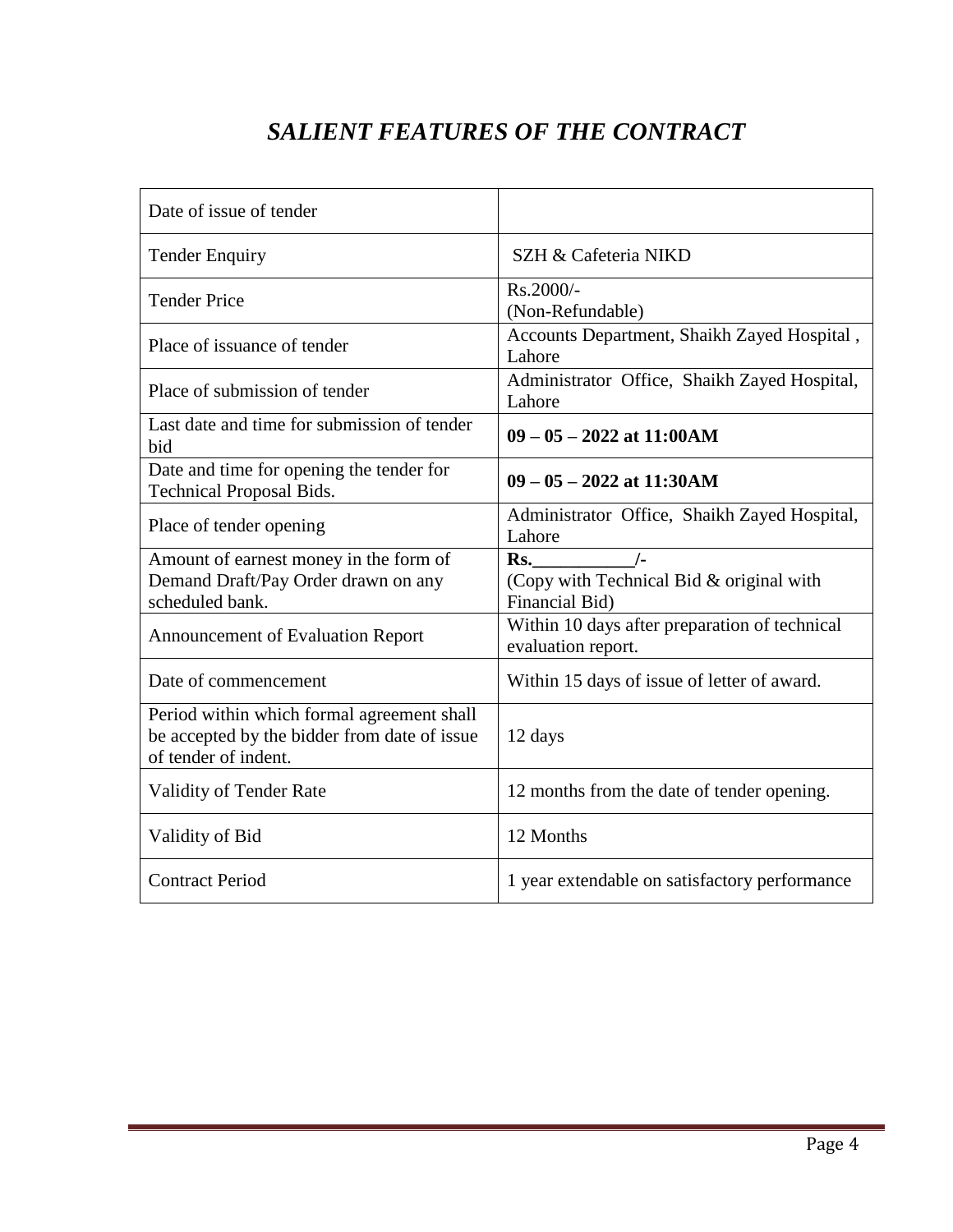#### **GENERAL INSTRUCTIONS**

#### **1. INSTRUCTIONS FOR BIDDERS/CONTRACTORS(TERMS & CONDITIONS):-**

The Contractor shall be issued the tender documents on payment of *Rs.2,000/- (Rupees Two Thousand Only)* non-refundable. Tender Documents will be issued from Accounts Office, SZH, Lahore on any working day from 8:00 A.M to 2:30 P.M but on Friday 8.00 AM to 12.00 PM noon.

#### **A- PREPARATION OF THE TENDERS:-**

#### 1- **Introduction**

1.1 The purpose of these instructions is to provide the Bidders/Contractors with the necessary information and instructions to enable them to prepare and submit their tender bid in a coordinated manner and to establish the procedure to be followed up to the time when the contract is awarded.

1.2 Tenders shall be prepared at the Bidders/Contractors own cost and must be submitted on the attached prescribed form of Tender. All pages of the Tender Document must be signed and stamped by the Bidders. The preparation of the tender document and any correspondence in connection with the tender documents should be in English language.

1.3 No offer shall be considered if:-

- Received without Earnest Money of Rs.\_\_\_\_\_\_\_\_\_\_\_/-
- It is received after the time and date fixed for its receipt.
- The offer is ambiguous.
- The offer is received by fax or e-mail.
- The offer is received from a blacklisted firm.
- The offer is not conforming to specification indicated in the tender document.
- Any conditional offer.
- The cover envelope should indicate particular tender name, tender date.
- The envelope must be properly sealed.

#### **2. ELIGIBLE BIDDERS/CONTRACTORS:-**

2.1 This invitation for bids is open to all manufacturers/food suppliers/event managing companies/catering firms in Pakistan.

2.2 The bidders should be submitted a certificate that bidder is not involve in any/under a corrupt and fraudulent practices with government (Federal, Provincial) a local body or a public sector organization.

2.3 The bidder should have strong managing experience and state of the art Equipments/ accessories, trained staff, and hygienically approved food items.

2.4 The bidder/contractor shall provide the food samples as per requirement /satisfaction of the (CMC) as per Punjab Food Authority standards.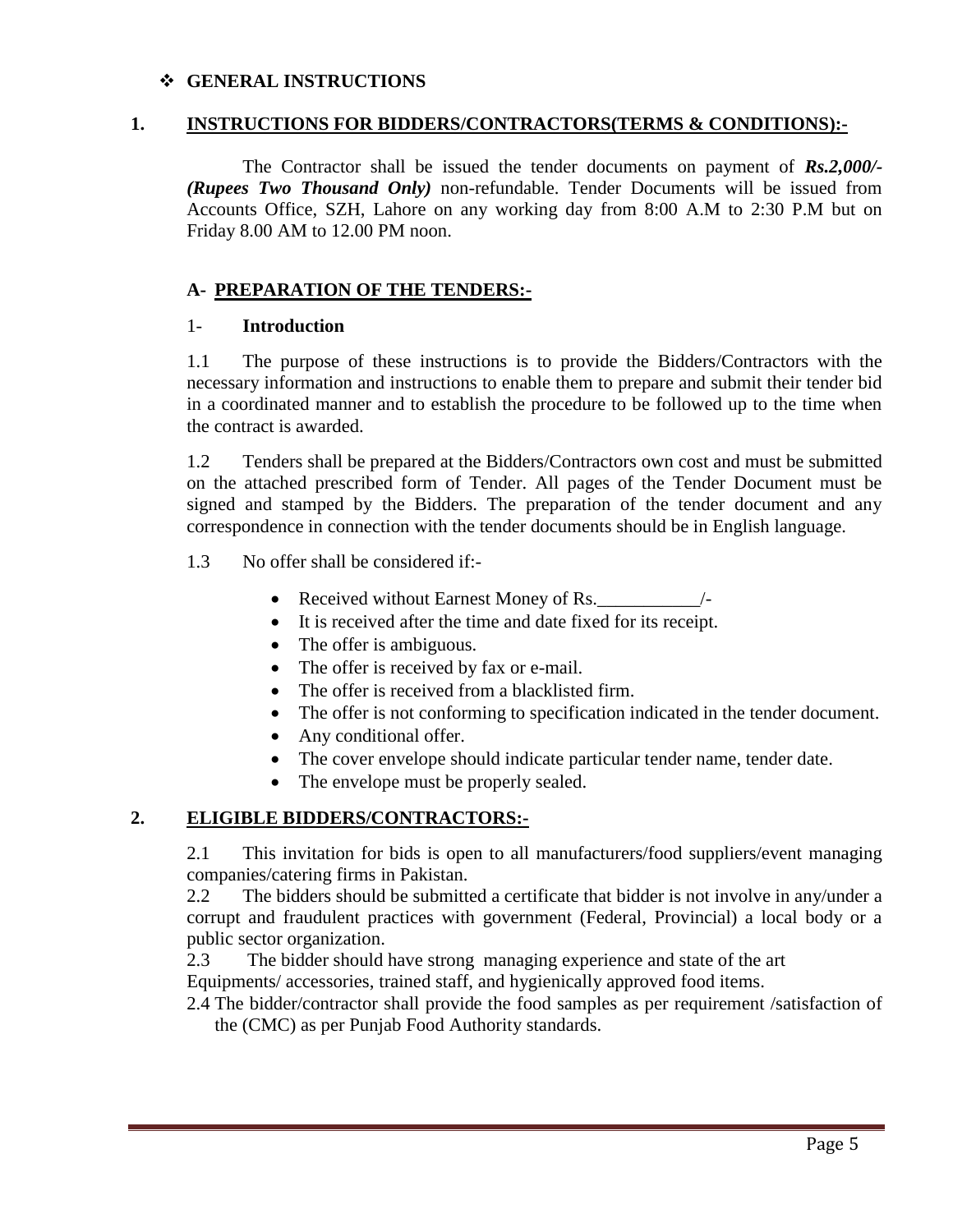#### **3. AMENDMENT IN BIDDING DOCUMENTS:-**

3.1 At any time prior to the deadline for submission of bids, the Procuring Agency, for any reason, whether at its own initiative or in response to a clarification requested by a prospective bidder, may modify the bidding documents by amendment.

3.2 In order to allow prospective bidders reasonable time in which to take the amendment in to account in preparing their bids, the Procuring Agency, at its discretion, may extend the deadline for the submission of bids. Amendment notice to that effect shall be communicated in the same manner as the original invitation to bid.

#### **4. QUALIFICATION AND DISQUALIFICATION OF BIDDERS:-**

4.1 In the absence of prequalification, the Procuring Agency shall determine to its satisfaction whether the bidder that is selected as having submitted the highest evaluated responsive bid is qualified to perform the contract satisfactorily.

4.2 An affirmative determination shall be a pre-requisite for award of the contract to the Bidder. A negative determination shall result in rejection of the Bidder's bid, in which event the Procuring Agency shall proceed to the next highest evaluated bid to make a similar determination of that Bidders capabilities to perform satisfactorily.

4.3 The Procuring Agency, at any stage of the procurement proceedings, having credible reasons for or prima facie evidence of any defect in supplier capacities may require the suppliers to provide information concerning their professional, technical, financial, legal or managerial competence.

4.4 The Procuring Agency, to take action without prejudice, to avail any other remedy or for breach of contract, a written notice shall be issued to the defaulter supplier. If the supplier failed to delivery/installation/goods as per contract within stipulated time period and failed to perform any other obligation under the contract and if the supplier engaged in any corrupt or fraudulent practices, the Procuring Agency has to right, at any stage, to terminate/disqualify the contract.

4.5 The Procuring Agency shall disqualify any bidder if it finds, at any time, that the information submitted by him concerning his qualification as supplier was false and materially inaccurate or incomplete.

4.6 After disqualified of the bidder, the Procuring Agency shall announce with a notification as such rejection of the bidder's bid and Procuring Agency shall proceed to the next highest evaluated bid to make a similar determination of that bidder capability to perform satisfactorily.

## **5. COST OF BIDDING: -**

The Bidder shall be all costs associated with the preparation and submission of its bid and the Procuring Agency shall not responsible in any case reliable for those costs regardless of the conductor outcome of the bid during process.

#### **6. BIDDING FOR SELECTIVE ITEMS:-**

6.1 A Bidder cannot give bid for selective items from the list of goods provided in the B.O.Q/Price Schedule.

6.2 However, Bidders cannot bid for partial quantities of an item in the B.O.Q/Price Schedule**.** *THE BID MUST BE COMPLETED FOR THE WHOLE QUANTITY OF AN ITEM REQUIRED IN THE BILL OF QUANTITY/PRICE SCHEDULE.*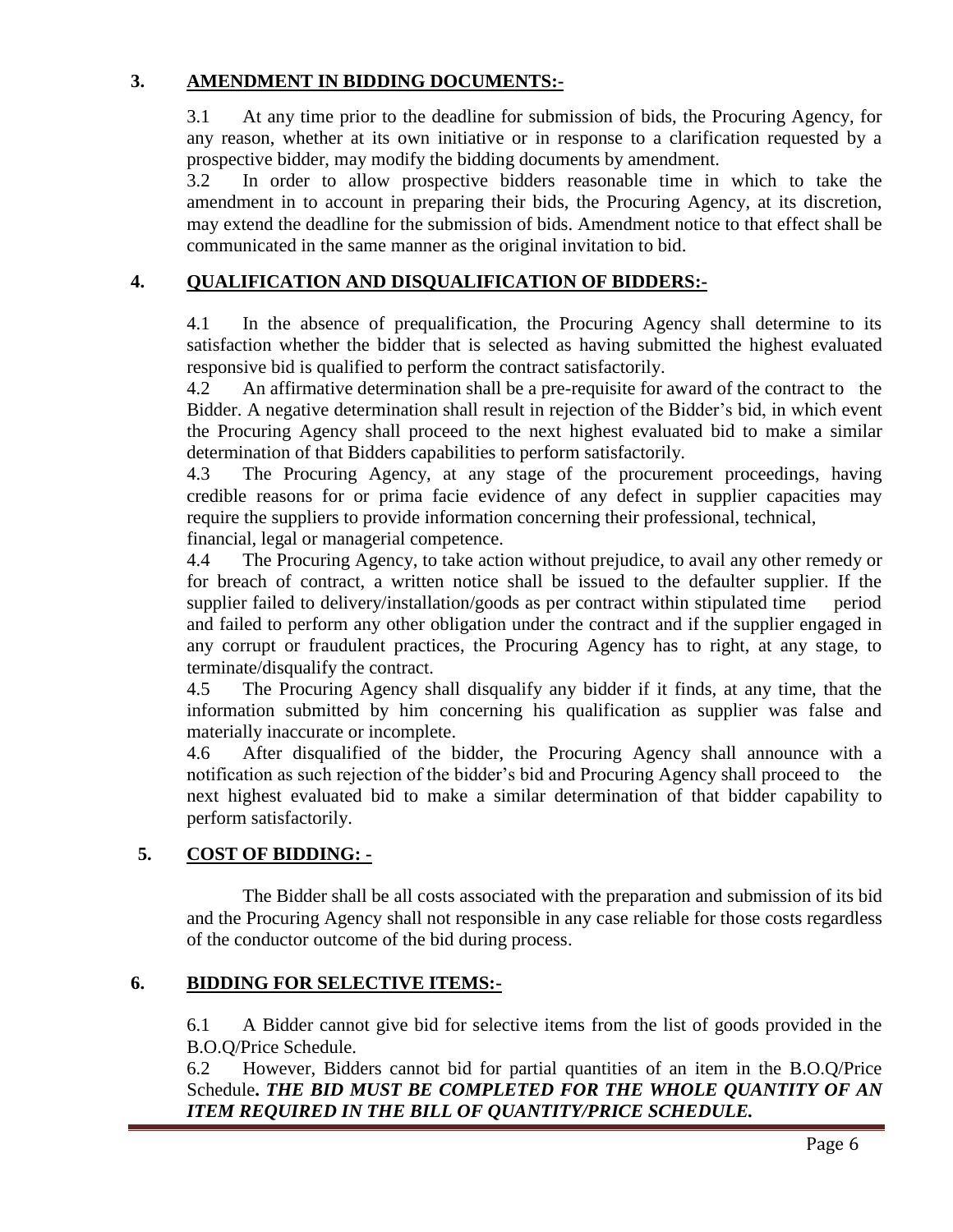## **7. BLACKLISTING:-**

7.1 The Procuring Agency, at any stage, found consistently failed to provide unsatisfactory performance/obligation of bidders or found to be indulging incorrupt or fraudulent practices shall be blacklisted.

7.2 The Procuring Agency shall give an opportunity of hearing with the notification, with recorded reasons to the bidders before such passed the orders.

7.3 The bidder/aggrieved person shall answer within 30 days in writing, the act or omission misrepresentation, attempt to mislead or avoid any obligation and fraud. Otherwise the Procuring Agency shall determine the blacklisted of such defaulter firms and shall be issued a Notification as black listed the firm and submitted to the bidders and PPRA office with the approval of Competent Authority.

## **PREPRARATION OF BIDS**

## **8. BID FORM AND PRICE SCHEDULE: -**

The Bidder shall complete the Bid Form and an appropriate Price Schedule furnish in bidding documents, indicating the goods/food to be supplied, a brief description of the goods/food, specification, Taxes, quantity, Prices.

#### **9. PERIOD OF VALIDITY OF TENDER:-**

The tender shall be remained valid and may be made open and binding for a period of **12** *months* from the date of opening the tender. Grace Period of *01 month* shall be considered after 12 months of tender validity.

#### **10. EARNEST MONEY/BID SECURITY:-**

Each tender must be accompanied by an earnest money of Rs.\_\_\_\_\_\_\_\_\_\_/- Earnest money shall be in favor of the Administrator SZH, Lahore in the form of Demand Draft/Pay Order drawn on any schedule Bank.

**NOTE:** - Cheque and / or cash will not be accepted. The Earnest Money of unsuccessful bidders shall be returned:

After award of contract to successful bidder or if all the bids are rejected after such rejection or *Fifteen (15) Days* from the date of opening the bids.

The Earnest money of the successful bidder shall be returned after **12** *months on* completion of supplies/works of agreement/contract, If the bidder to whom the contract is awarded refuses or neglects to execute the whole Agreement/some items, the amount of Earnest money will be forfeited.

#### **METHOD OF BIDDING (SINGLE STAGE TWO ENVELOPS BIDDING PROCEDURE).**

(i) As per PPRA Rule No. 36 (b) single stage two envelope procedure shall be followed. The bid shall be a single package consisting of two separate envelopes, containing separately the Technical and Financial proposals.

(ii) The envelope shall be marked as "Technical Proposal" and "Financial Proposal".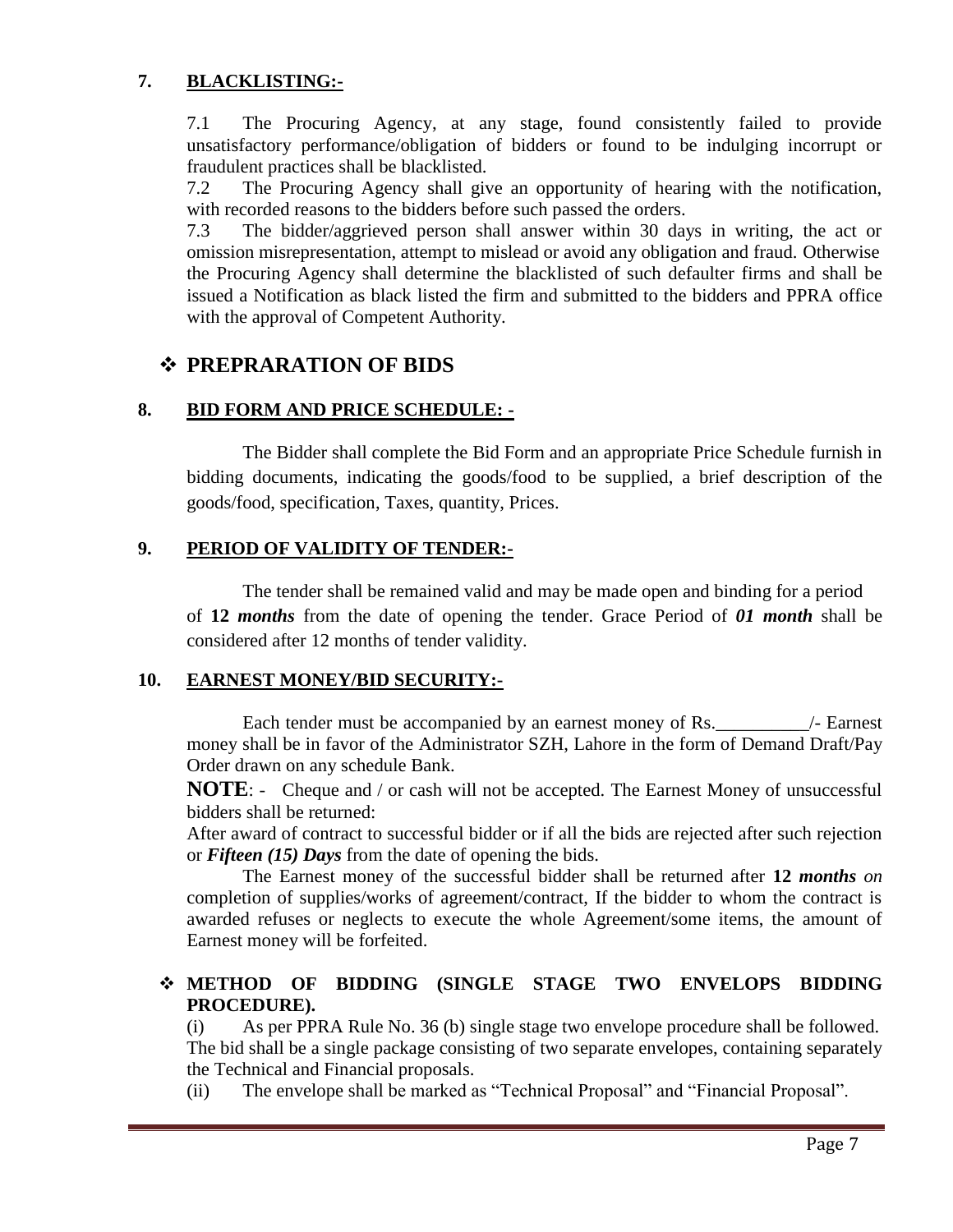In the first instance, the "Technical Proposal" shall be opened and the envelope marked as "Financial Proposal" shall be retained unopened in the custody of the Procuring Agency.

## **11. TECHNICAL EVALUATION CRITERIA:-**

11.1 For the purpose of determining the highest evaluation bid, facts other than price such as previous performances, previous experiences, financial soundness and such other details of the company shall be taken in to mind.

11.2 The discretion, may consider appropriate shall be taken into consideration. The following merit point system for weighing Evaluation factors / criteria shall be applied for the TECHNICAL PORPOSAL. The numbers of points allocated to each factor shall be specified the Technical Evaluation Report.

11.3 The Financial bids of technically accepted bidders will be opened publically at a time to be announced by the Procuring Agency and the financial bids found technically nonresponsive shall be returned un-opened to the respective bidder.

| $Sr.$ #          | <b>Parameters</b>                                                                                                                                                                                         | <b>Marks</b>   | Company<br><b>Name</b> | <b>Remarks</b> |
|------------------|-----------------------------------------------------------------------------------------------------------------------------------------------------------------------------------------------------------|----------------|------------------------|----------------|
| 1.               | <b>Company Profile:-</b><br>$\mathbf{i}$<br>Certificate of Registration/Certificate<br>of Chamber of Commerce Lahore.<br><b>NTN</b> Registration<br>$\mathbf{ii}$<br>Professional Tax Certificate<br>iii) | 10<br>05<br>05 |                        |                |
| 2.               | Years in Business for Running /Cafeteria with list<br>of Institute/University/College Served:-<br>$\mathbf{i}$<br>Less than 5 Years<br>$\mathbf{ii}$<br>5 Years to 9 Years                                | 10<br>15       |                        |                |
|                  | iii)<br>More than 10 Years<br><b>Financial Soundness of the Firm :-</b>                                                                                                                                   | 20             |                        |                |
| 3.               | $\mathbf{i}$<br>Bank Statement for last one year<br>$\mathbf{ii}$<br>Income Tax paid Certificate<br>iii)<br>Bank transactions up to 01 Million in<br>last calendar year.                                  | 05<br>05<br>05 |                        |                |
| $\overline{4}$ . | List of Staff which was work on another /Cafeteria<br>of Institute/University/College/Other Department                                                                                                    | 10             |                        |                |
| 5.               | $\mathbf{i}$<br>Affidavit /Bidder's Undertaking on<br>stamp paper.                                                                                                                                        | 05             |                        |                |
| 6.               | <b>Technical Evaluation Committee physically</b><br>checks/ examines the /cafeteria of another<br>institute/university/college/Other<br>Department.                                                       | 30             |                        |                |

**Total Marks = 100 Qualifying Marks: - 75%**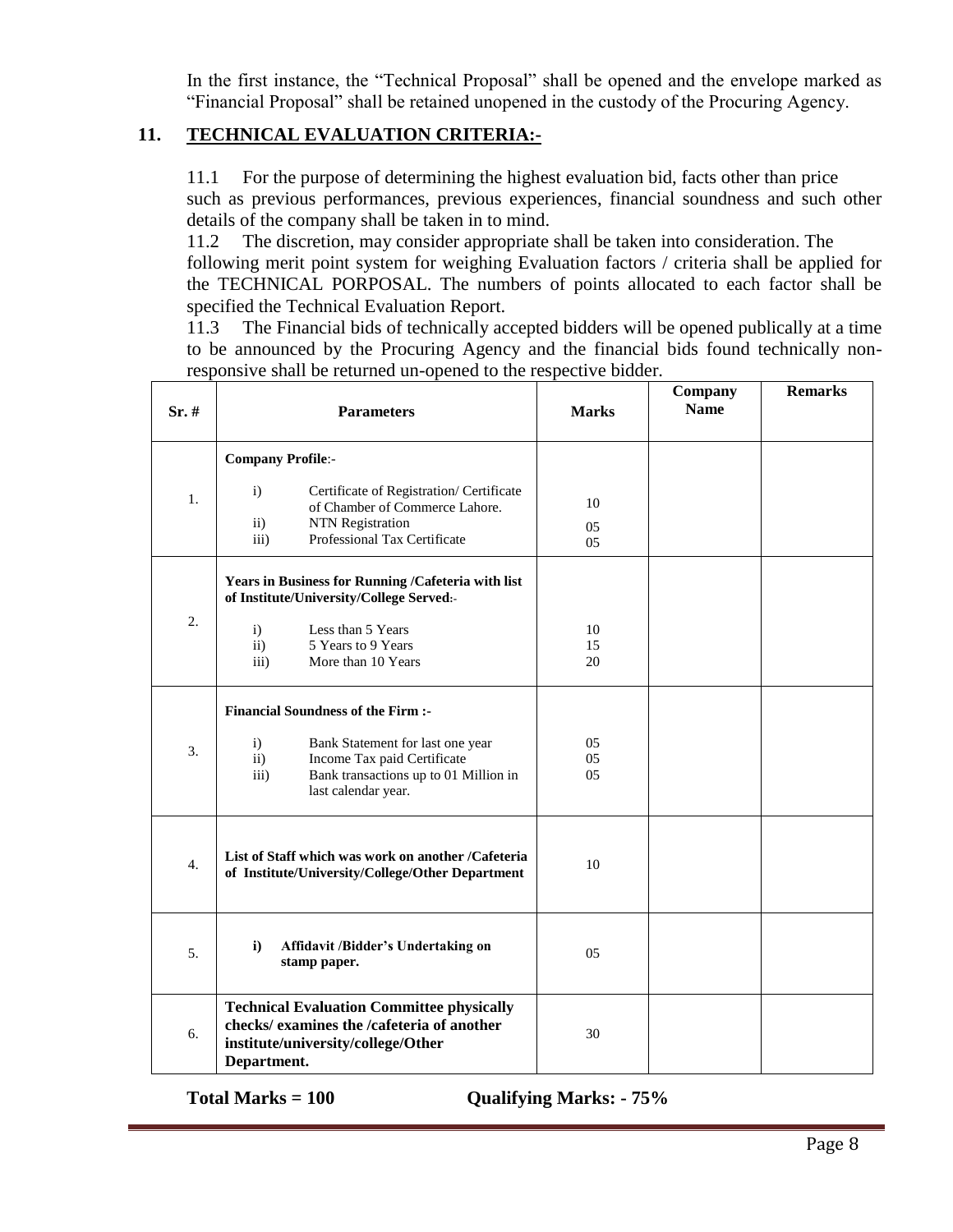- i. The list of technical staff along with their relative experience and certificate of credentials must be provided along with the bid.
- ii. 100% complete information according to the bid evaluation criteria provided by the firm will get maximum marks. The information provided by the firm should be relevant, concise and to the point as per bid evaluation criteria, unnecessary documentation will have a negative impact.
- iii. After technical evaluation is completed, the Procuring Agency shall inform the bidders who have submitted proposals the technical scores obtained by their technical proposal, and shall notify those bidders whose proposal did not meet the minimum qualifying mark or were considered non-responsive, that their financial proposals shall be returned unopened after completing the selection process. The Procuring Agency shall simultaneously notify in Writing, bidders that have secured the minimum qualifying marks, the date, time and location for opening the financial proposals. Bidders' attendance at the opening of financial proposals is optional.
- vi. Financial proposals shall be opened publicly in the presence of the bidders or their representatives who choose to attend. The name of the bidders and the technical score of the bidder shall be read aloud. The financial proposal of the bidders who met the minimum qualifying marks shall then be inspected to confirm that they have remained sealed and unopened. These financial proposals shall be then opened and the quoted price read aloud and recorded.

#### **12 ANNOUNCEMENT OF EVALUATION REPORT:-**

As per Rule 35 of PPRA-2004 (amended), the Procuring Agency shall announce the results of bid evaluation in the form of a report giving justification for acceptance or rejection of bids at least Fifteen (15) days prior to the award of contract and all the bidders shall be informed of this.

#### **13 REJECTION AND ACCEPTANCE OF THE TENDER/BID:-**

- 13.1 The Purchaser shall have the right, at his exclusive discretion, to increase / decrease the quantity of any or all item(s), under PPRA Rules without any change in unit prices or other terms and conditions, accept a Tender reject any or all tender(s), cancel / annul the process at any time prior to award of Contract, without assigning any reason or any obligation to inform the Tender of the grounds for the Purchaser's action, and without thereby incurring any liability to the Tender and the decision of the Purchaser shall be final.
- 13.2 The Tender / bid shall be rejected if:
- 13.3 It is substantially non-responsive; or
- 13.4 The Technical Evaluation Committee visit your before opened the financial Proposals if Technical Evaluation Committee are not satisfy you're
- 13.5 The bid is incomplete, partial, conditional, alternative, late; or
- 13.6 The bidder does not attach Bid Security in Shape of CDR; or
- 13.7 The bid security is not attached or it is less than the required amount; or
- 13.8 The Bidder submits more than one Bids against one Tender; or
- 13.9 The Bidder tries to influence the Tender evaluation / Contract award; or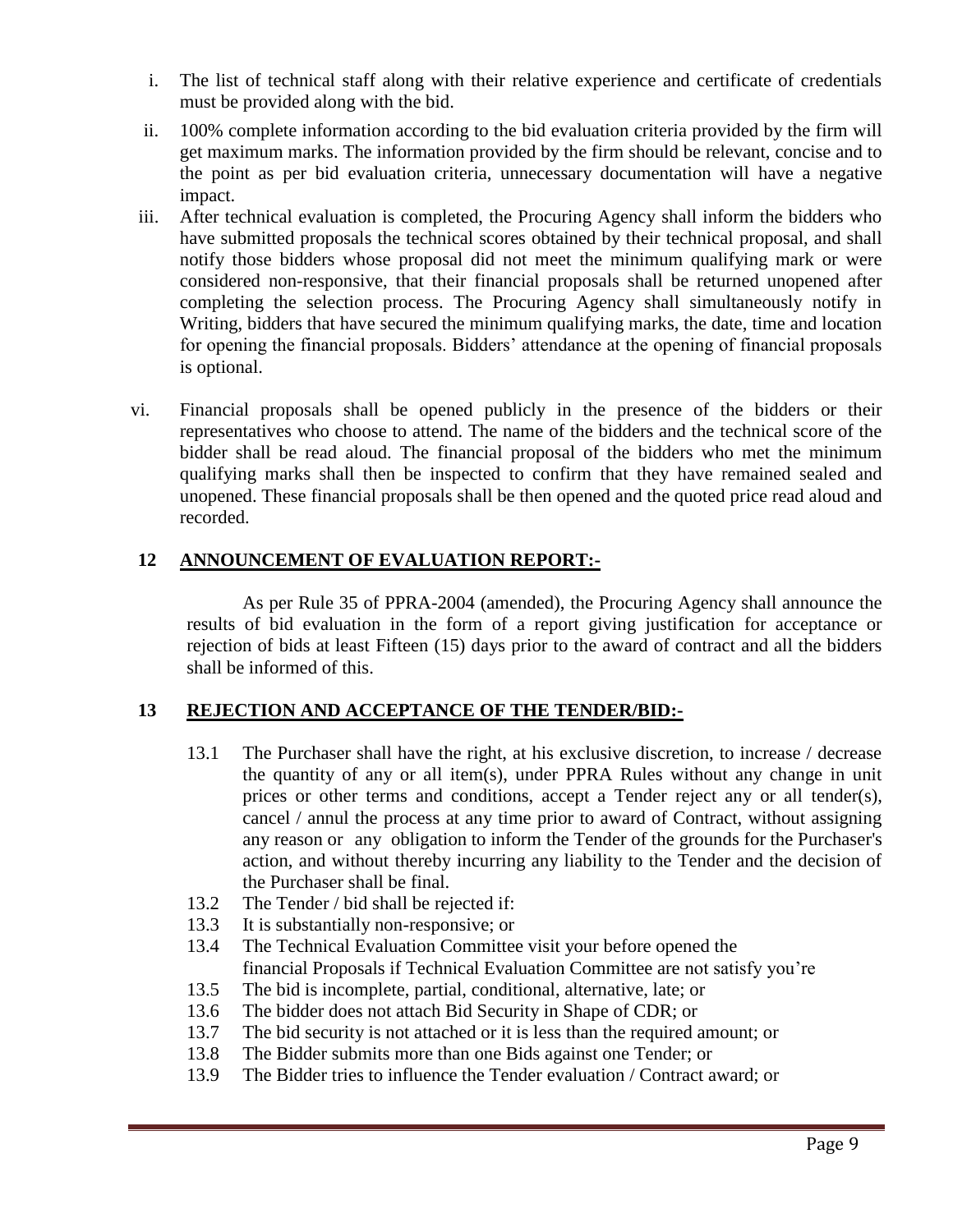- 13.10 The Bidder engages in corrupt or fraudulent practices in competing for the Contract award; or
- 13.11 There is any discrepancy between bidding documents and bidder's proposal i.e. any non-conformity or inconsistency or informality or irregularity in the submitted bid; or
- 13.12 The Bidder submits any financial conditions as part of its bid which are not in conformity with tender document.

#### **14. RE-BIDDING: -**

14.1 If the Procuring Agency reject seal bids that it may call for re-bidding or if deems necessary and appropriate the Procuring Agency may seek any alternative methods of procurement.

14.2 The Procuring Agency be for invitation for re‐bidding shall assess the reasons for Rejection and may revise specifications, evaluation criteria or any other condition for Bidders, as it may deem necessary.

#### **15. CLARIFICATION, INTERPRETATIONS:-**

15.1 Any information, clarifications, interpretations sought by the intending Bidder(s) must be referred to the Administrator SZH , Lahore in writing not later than *06 days* prior to the date of submission of tenders, who will issue necessary instructions in writing to all Bidders simultaneously, which will become a part of the contract.

15.2 The Bidders shall sign copies of all such agenda and submit them together with the tender documents and tender drawings. Verbal discussions shall not be considered. No extension in the closing date shall be demanded on account of any such clarification and/or interpretation having been received late.

#### **16. AWARD OF CONTRACT:-**

The bidder with highest evaluated bid, if not in conflict with any other law, rules, regulations or policy of the Government, shall be awarded the contract, within the original or extended period of bid validity.

## **17. PROCURING AGENCY'S RIGHT TO INCREASE 10 % RENT ANNUALLY.**

The Procuring Agency reserves the right to increase the rent of by increasing *10 % on annual basis.*

#### **18. SIGNING OF CONTRACT: -**

- 18.1 At the same time the Procuring Agency notifies the successful Bidder that its bid has been accepted, the Procuring Agency shall send to the bidder the *Contract Form* provided in the bidding documents, incorporating all agreements between the Parties.
- 18.2 Within *02 days* of receipt of the Contract Form, both the successful Bidder and the Procuring Agency shall sign the Contract. The Procuring Agency shall issue Purchase/Supply Order on the same date of signing of Contract after ensuring the submission of Bank Security/ Earnest Money for execution of the Contract by the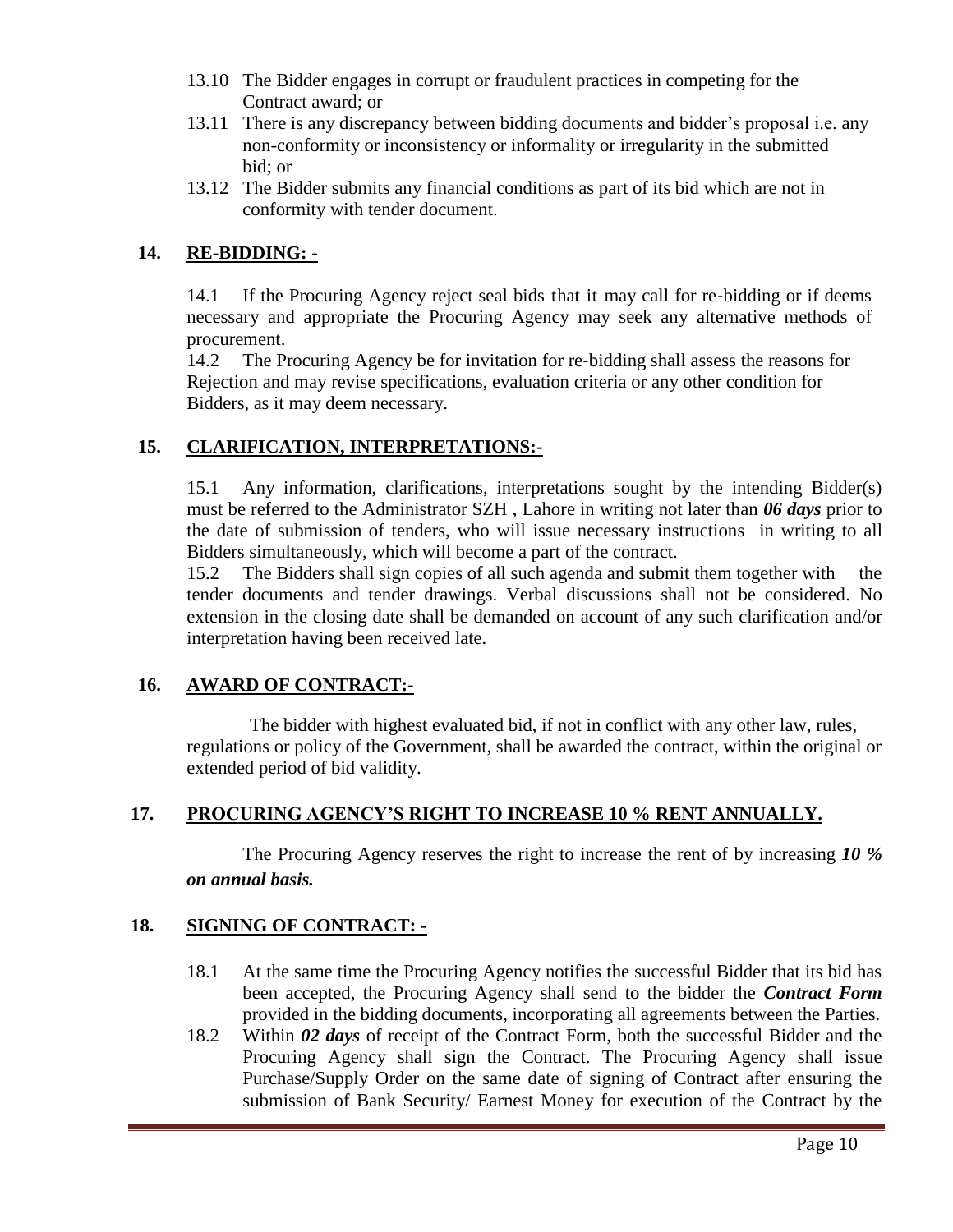Contractor. If the successful Bidder, after completion of all codal formalities shows inability to sign the Contract/refuse/accept the contract, then their Bid Security/Earnest Money to the extent of proportionate percentage shall be forfeited and the firm shall be blacklisted minimum for two years for future participation. In such situation the procuring Agency may make the Award to the next highest evaluated Bidder or call for re-bidding.

18.3 The Contract is to be made on *Stamp Paper worth of Rs. @ 25 paisa per every one hundred rupees* of the total value of the Contract, under Section 22 (A) (B) of Schedule 1 of Stamp Duty Act, 1899 read with Finance Act 1995 (Act-VI of 1995) Notification No. JAW/HD/8-21/77 (PG) dated 1<sup>st</sup> January, 2014. **REDRESSAL OF GRIEVANCES AND SETTLEMENT OF DISPUTES**

#### **19. REDRESSAL OF GRIEVANCES BY THE PROCURING AGENCY:-**

- 19.1 The Procuring Agency shall constitute a committee comprising of odd number of persons, with necessary powers and authorization, to address the complaints of bidders that may occur prior to the entry into force of the procurement contract.
- 19.2 Any party may file its written complaint against the eligibility parameter, evaluation criteria or any other terms and conditions prescribe in the bidding documents if found contrary to the provision of the procurement regulatory framework, and the same shell be addressed by the grievance redressal committee (GRC) will before the proposal deadline.
- 19.3 Any bidder feeling aggrieved by any act of the procuring agency after the submission of his bid may lodge a written compliant concerning his grievances with in (07) seven days of announcement of the technical evaluation report and (05) five days after issuance of final evaluation reports.
- 19.4 in case the complaint is filed against the technical evaluation report, the GRC shell suspend the procurement proceeding.
- 19.5 in case, the complaint is filed after the issuance the final evaluation report, the complainant cannot raise any objection on technical of the evaluation report.
- 19.6 The GRC shall investigate and decide upon the complaint within ten days of its receipt.
- 19.7 Any bidder or party not satisfied with the decision of the GRC, may file an appeal before the authority within thirty days of communication of the decision subject to depositing the prescribed fee and in accordance with the procedure issued by the Authority. The decision of the Authority shall be considered as final.

#### **GENERAL CONDITIONS OF CONTRACT**

#### **20. CONTRACT DOCUMENTS AND INFORMATION:-**

 20.1 The Supplier shall not, without the Procuring Agency's prior written consent, disclose the contract, or any specification, plan, drawing, pattern, sample, or information furnished by or on behalf of the procuring agency in connection there with to any person other than a person employed by the supplier in the performance of the contract. Disclosure to any such employed person shall be made in confidence and shall extend only as far as may be necessary for purposes of such performance.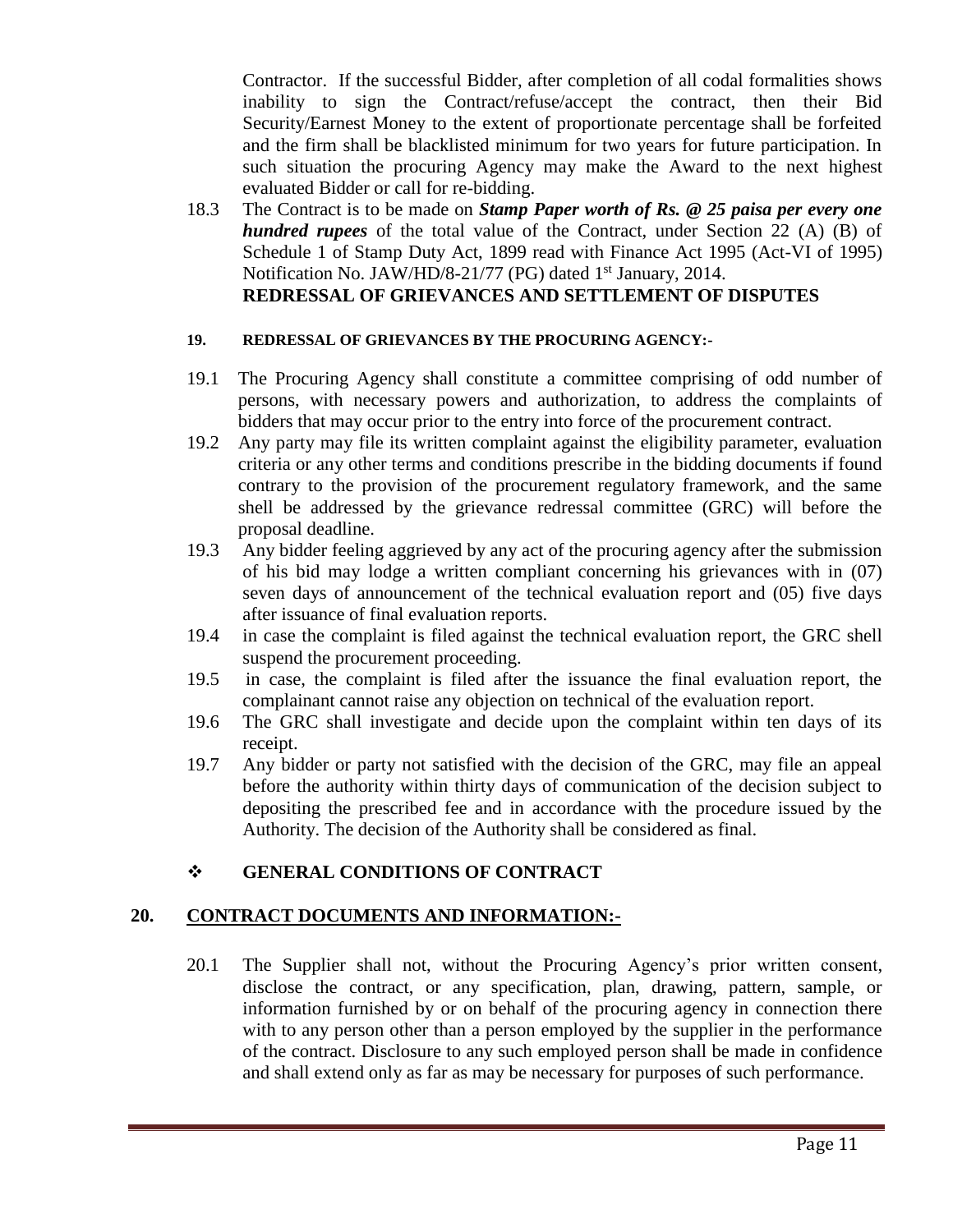- 20.2 Any documents, other than the contract itself, enumerated in general terms and condition, shall remain the property of the Procuring Agency and shall be returned(all copies) to the procuring agency on completion of the supplier's performance under the contract it so required by the procuring agency.
- 20.3 In case of requirement, Procuring Agency/Technical Evaluation Committee may inspect the premises of bidder to inspect the Technical and Managerial Capability/setups for ensuring proper after sales services.

#### **21. TERMINATION FOR INSOLVENCY (BANKRUPT):-**

The Procuring Agency may at any time terminate the contract by giving written notice of **01 month** time to the supplier if the supplier becomes bankrupt or otherwise insolvent. In this event, termination shall be without compensation to the supplier, provided that such termination shall not prejudice or affect any right of action or remedy which has accrued or shall be accrue thereafter to parties.

#### **22. INCIDENTAL SERVICES/CHARGES:-**

The Procuring Agency will not pay any extra amount against any expenditure as incidental services incurred on it as the contract shall be fixed amount contract and include all costs. The Procuring Agency will provide all necessary documents/designs/samples for facilitation but no amount to be given in any case except the contracted amount.

#### **23. ALTERATION IN TENDERS:-**

23.1 No alteration shall be made in the form of tenders or the accompanying documents and in case such alteration is made or the bill of quantities is not properly filled in, or the instructions are not fully complied, the tender may be rejected.

23.2 Accept where otherwise specified the rates quoted in the tender shall be composite as per details in BOQ and the correspondence specification and shall be comprehensive including all taxes, duties, other inputs, all incidental charges, overheads, labour, tools, plants, equipment, transport and profits etc.

23.3 The rates shall be quoted in both words and figures, in case of any discrepancy in the quoted figures and words, the rates shall be taken correct. In the event of there being a discrepancy between the unit rate and the total amount entered for any time in the bid sheet, the rate will be taken as correct and the total amount will be adjusted accordingly when the tender is being examined.

#### **24. SUBMISSION OF TENDER:-**

24.1 Tenders should be submitted strictly according to the items specifications & conditions mentioned in this Tender Document. Conditional tenders will not be accepted.

24.2 The completed tenders shall be enclosed in the self-addressed envelope provided for this purpose. The envelope should be properly sealed and filled out with the Bidder's Name and Address and delivered in person/registered mail to the following address.

## **Administrator**

Shaikh Zayed Hospital, Lahore.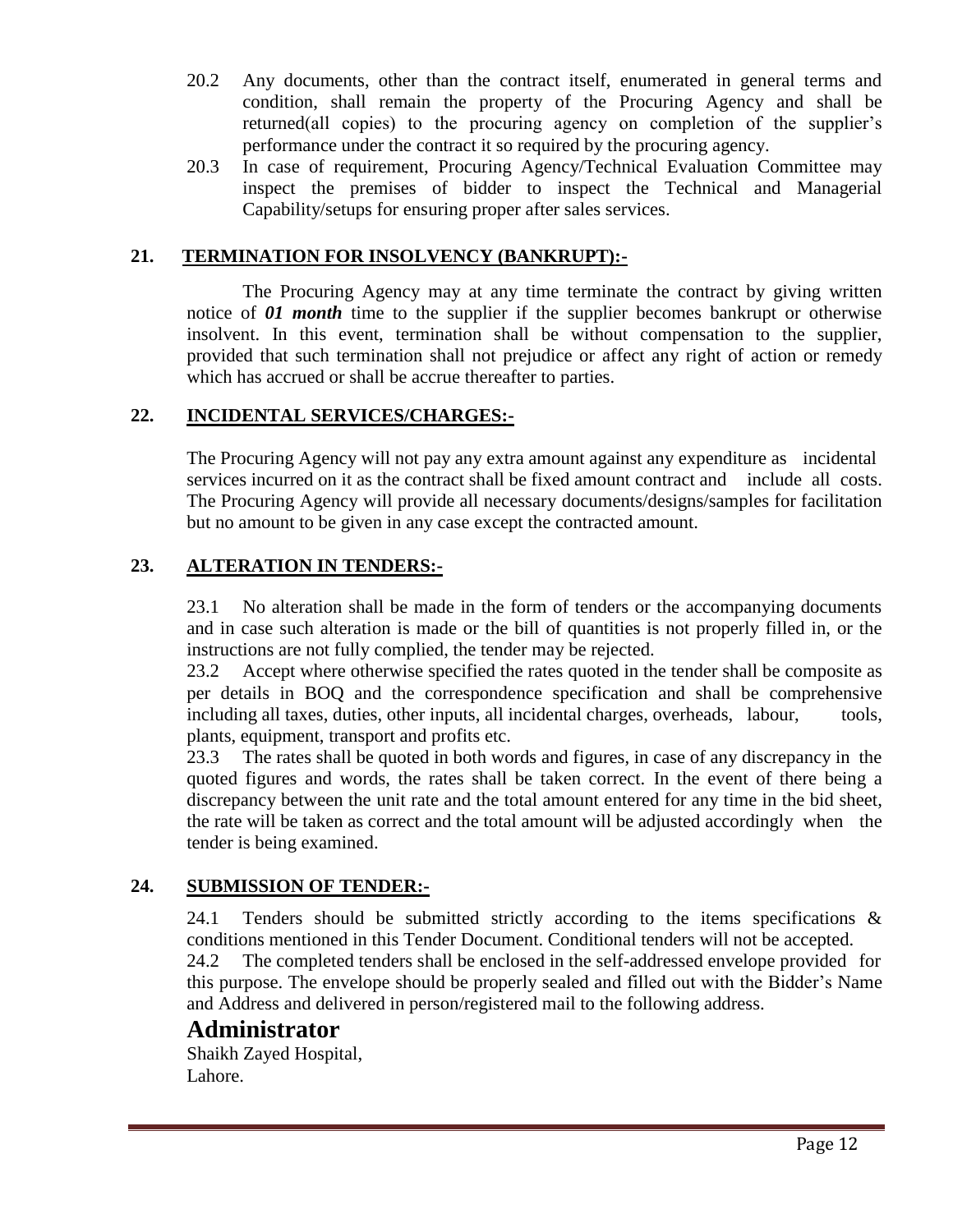## **25. CONFIDENTIAL:-**

All receipts of these documents for the purpose of submitting a tender (whether they submit a tender or not) shall treat the detail of these documents as private and confidential. All specifications, drawings and other documents supplied by the Employer for the bidding purpose shall be returned with the tender bid. Bidders unable to bid shall also return the same on the date of opening to the tender.

## **26. ARBITARTION AND RESOLUTION OF DISPUTES.**

26.1 The Procuring Agency may resolve after coming disputes between the parties to the contact through arbitration/mediation.

26.2 If, after *30 days* from the commencement of such informal negotiations, the

Procuring Agency and the supplier have been unable to resolve amicably a Contract dispute, either party may approach to the Arbitrator for resolution through arbitration.

26.3 In case of any dispute concerning the interpretation and/ or application of this Contract shall be referred to the Administrator who shall be sole arbitrator and his decision will be final.

## **27. GENERAL TERMS AND CONDITIONS:-**

- Sealed tender on complete (Contract Agreement for Running) rates are invited from the reputed and sales tax registered firms/contractors.
- "The contract" means the agreement entered into between the Procuring Agency and supplier, as mentioned in tender documents and *PPRA Rules 2004 (Amended).*
- The contract price means the price payable to the supplier under the contract for the full and proper performance of its contractual obligations.
- "The Procuring Agency" means the Administrator, SZH, Lahore or the procuring agency advertised the tender.
- Rate shall be quoted on the tender documents. Items not quoted on the tender documents should be scored out.
- Tender must be filled in all respects and mentioned rates will be considered final, incomplete tenders will be rejected at the time of opening.
- Tender must be accompanied by *Earnest money/ call deposit of Rs.* /- in the form of Demand Draft/Pay Order drawn on any Scheduled Bank.
- The process of the tender shall be single stage/ two envelopes method *(Technical &Financial bids) as per PPRA Rule No. 36 (b).*
- ◆ Bid should reach the undersigned on  $09 05 2022$  at 11:00 A.M and Technical Proposals will be opened on the same date at 11:30 A.M. In case of public holiday technical bids will be opened on next working day at same time.
- All taxes shall be deducted from bill according to **Federal Rules***.*
- If the tender to whom the contract is awarded, refuses or neglect to execute/perform the agreement the amount of earnest money will be forfeited.
- All the contactors/firms will be observed above mention terms & condition.
- The contract is to be made on Stamp Paper worth *of Rs. 25 paisa per every one hundred rupees of the total value of the Contract* under Section 22 (A) (B) of Schedule 1 of Stamp Duty Act, 1899 read with Finance Act, 1995.
- The Administrator SZH, Lahore reserves the right to accept or reject all offers with assigning any reason as per (PPRA) *Rules No.33.*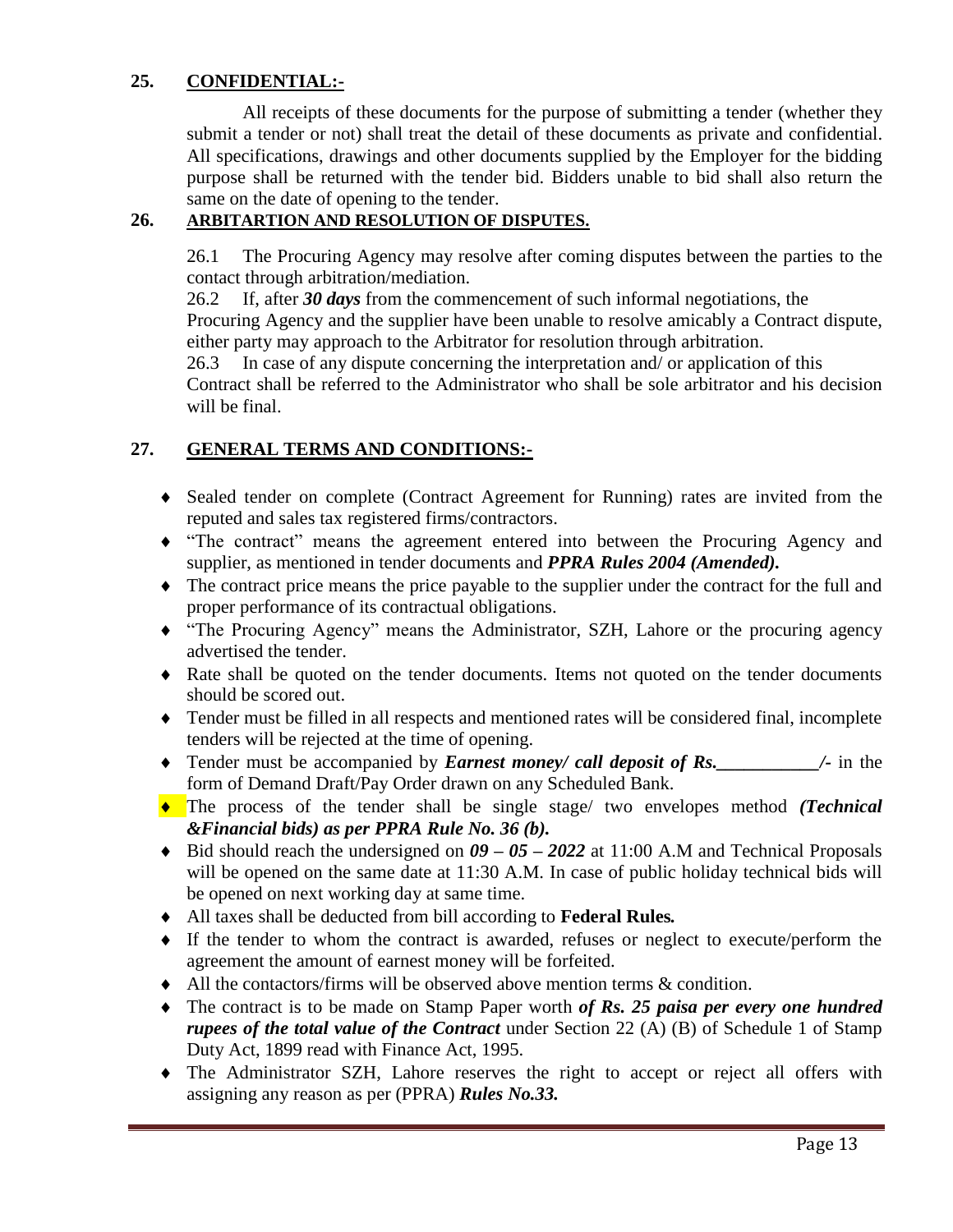- The bidder must be PST registered with Punjab Revenue Authority.
- The successful bidder will provide bank draft / Pay order / Bank Guarantee from any scheduled bank equal to 03 months rent of the within three days on receipt of award letter. In case of bank guarantee, the guarantee must be valid for 15 months.

#### **28. CONTRACT TERMS AND CONDITIONS OF RUNNING SZH .**

28.1 The period of contract shall be for one year from  $01 - 07 - 2022$  to  $30 - 06 - 2023$ . During this period contract shall be terminated by giving two months prior notice on either side. However, if mutually agreed upon, the period of contract may be extended on expiry of the contract, on such terms and condition as may be then agreed upon.

28.2 The contractor shall bound to fulfill all the obligations prescribed under this contract and shall not enter into sub-contract with other party/ parties. The contractor shall have no right for tenancy, demise or any interest what so ever in this respect.

28.3 The bid of highest bidder will be accommodated or awarded after the approval of Competent Authority Administrator SZH, Lahore.

28.4 The contractor shall comply without any violation of laws, laid down in this contract. The contractor shall also comply by the laws of municipal/ health authorities/ who so ever applicable and other statutory requirements relating to preparations and supply of food stuffs, drinks and refreshments and shall obtain necessary license and permits in his own name and at his own expenses.

28.5 The contractor shall store food stuff, drinking water and other articles in a hygienic condition as per standard applicable.

28.6 The contractor shall ensure the supply of quality food stuff, beverages and other refreshments to the satisfaction of the Management Committee. The contractor shall use only refined cooking oil. The Management Committee has the right to inspect the materials used by the contractor periodically and impound any items, the quality of which is found substandard. The material used shall be only fresh mutton, chicken, egg, fish, or vegetable etc. The dishes shall be suitable varied every day, using different variety of vegetables etc. Tea, juices and other items which use milk should be prepared from fresh milk.

28.7 The contractor shall employ at his own expenses, efficient and experienced persons for supervision and working of the and adequate number of staff in all respect. The contractor shall ensure that such staff/employees would wear uniform as approved by the Administrator. The cost of such uniform would be borne by the contractor.

28.8 The Institute already running the above mentioned since 2003.

**28.9** The Institute will be provided to the contractor only empty but furnished building 4451.50 Square Feet Covered Area of Cafeteria NIKD, SZH Lahore.

28.10 The Contractor will be arranging all materials/ goods/ crockery/ electrical items i.e Deep Freezer, Fridge and Microwave oven with own expenses.

28.11 The shall be kept open on all the days as per schedule. When the Institute would arrange the seminars, functions and conduct some other programs as may be indicated the contractor before the time of function/programs.

28.12 The contactor shall not use/occupy any other place in the premises of Institute for any other purpose. The contractor shall be responsible to all damages items/building which are installed/ existed in building.

28.13 Any damages/loss will be recovered from the security deposit in part or whole depending on the extent and nature of loss. Otherwise, the security deposit amount will be refunded to the contractor on completion of contract period.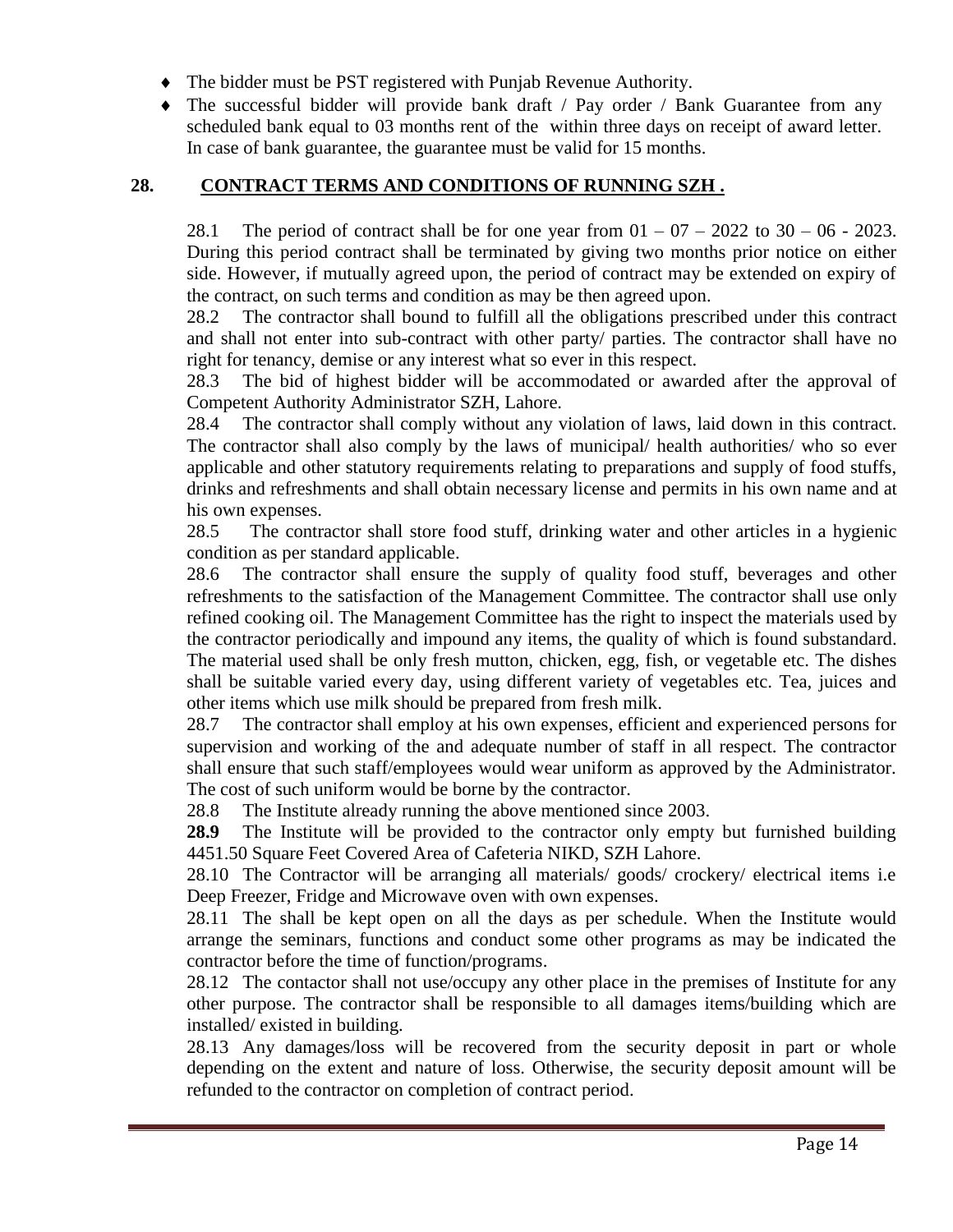This security/call deposit will be returned after expiry of this contract. This contact shall valid for one year and expandable for further one year after expiry of this contract.

28.15 The contractor will charge company's printed rates of various items as approved by the Management Committee and display the rates at prominent place of the .

28.16 The contractor shall not sublease the contract or entrust the work to anyone else without the written permission of the Management Committee.

The contractor shall carry out direction given by such authority of Management Committee for smooth running of the .

28.17 The rates of all items will be decided by the contractor and Management Committee. Once rates approved/decided by the contractor and Management Committee will be considered/carryout/kept **for 01 year.** The rates of goods/items of foods which are handmade or any other item rate will be changed **after 6 months** with the consent of CMC.

28.18The contractor will be responsible for cleanliness of Area, crockery, cooking utensils, furniture, fixtures and fittings, etc. in the kitchen as well as the.

28.19 All sales of the shall be strictly managed through cash vouchers/slips. CMC or any other person will not be responsible for any loss in this respect.

28.21 The Contractor will be responsible for all things/goods which would be installed in during their services.

28.22 The Contractor will have to furnish the statement showing the names and wages/salaries of all the employees engaged during one year contract /agreement.

28.23 Management Committee reserve the right to take samples of the eatables /Raw material/ cooking items from the for the purpose of inspection and testing with a view to maintain the quality.

28.24 In case there are repeated failures or notified by the Management Committee due to failure of contractor performance regarding cooking items, the Chairman of the Management Committee can impose a fine up to **Rs. 2,000/-** at one time to be recoverable/charged from call deposit/bills.

28.25 The contractor will ensure that hazardous or inflammable or any intoxicating material is not stored in the premises.

28.26 In case of any dispute the matter regarding staff and Hospital staff shall be referred to the Management Committee and his decision will final.

28.27 The contractor shall keep and provided to Administrator SZH, Lahore list of working staff **CNIC #, Address, Mobile # etc.** and submitted the same data to the Police Station.

28.28 The contractor will pay the electricity bill on SZMC rate and installed sub meter at his own expenses and the contractor will also bear the electricity maintenance/repair charges.

28.29 The contractor will be deposited in the **Account No. 7-1 NBP SZH Branch, Lahore**  both of bills Electricity Bill according to sub-meter reading and water supply on fixed rate **@ Rs.5,000/- per month before 10th of each month**.

28.30 The contractor will be installed the filter on drinking water as per recommended by the Administrator SZH, Lahore.

28.31 The contractor will not be closed the in any working day without prior written approval of the Administrator SZH, Lahore.

28.32 The contractor will not be changed in the approved rate of items and will not be constructed the building in the premises of will not prior written approval of Administrator SZH, Lahore

28.33 The contractor will be bound to fulfill all the Terms & Conditions of this contract otherwise the Administrator SZH, Lahore have a right to blacklist the contractor /firm.

28.34 The contractor will be bound to vacate the premises of with materials (furniture, equipment's, goods and all items etc.) after the expiry of contract or cancel the contract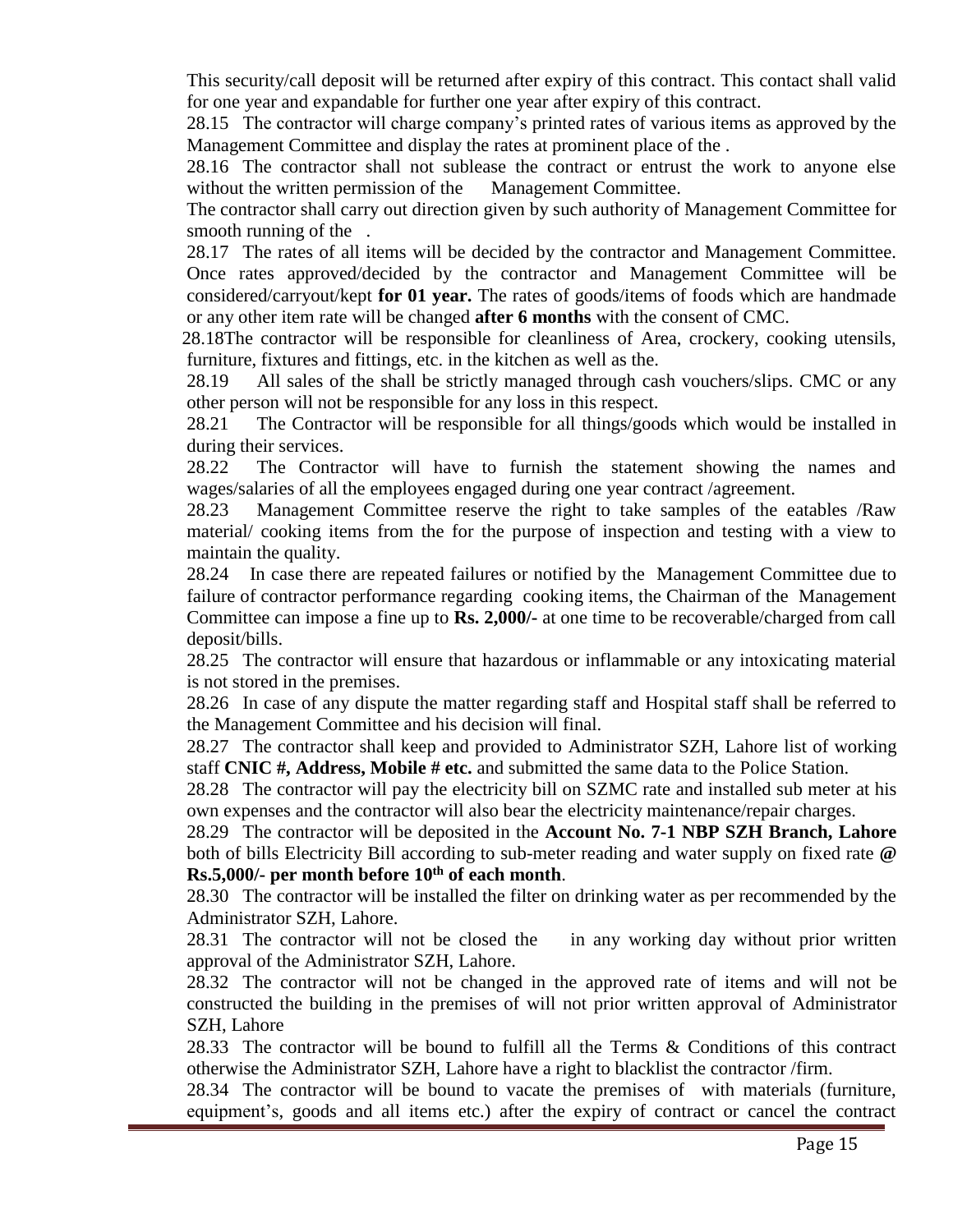otherwise the Institute will have the right to close and seal the . The contractor will have no right to any legal proceedings against SZH, Lahore. The contractor will charge handmade Items as per decided/approved rates by the CMC.

28.35 If any dispute between the contractor and Administrator SZH, the case will be referred to the Chairman for final decision. The decision of Chairman & Dean SZMC will be final and the contractor could not challenge the disputed matter in any court of law/Govt. of Pakistan in all respect.

28.37 Price control of all items will be approved by Administrator.

28.38 Sui gas connection will not be provided.

#### 29. **SCHEDULE OF PAYMENT:-**

29.1 The successful bidder will deposit the amount of contract/ rent (in shape of cross Cheque) with all Pakistan Govt. taxes within **01 month** after the letter of award in the name of Administrator SZH.

29.2 The possession of will be given to the contractor after receiving the amount of contract in the account.

29.3 The contractor shall deposit the amount of electricity bill in the Chairman **Account No. 7-**1 in every month which will issue from the Electrical Department, SZMC.

29.4 The contractor will deposit the bill of Sui gas and water charges in the **SZPGMI Account No.7-1 after every 03 months.** The contractor will be obtained the receipt of challan form Accounts Department, in this regard.

29.5 If the contractor could not deposit the above mentioned payments within due date, the authority i.e Administrator SZH have the right to impose **0.067 % penalty per day or 2 % per month** of that amount.

#### **30. SCHEDULE / TIMING OF CAFETERIA:-**

1. Cafeteria NIKD : 07:00 a.m. to 12:00 Midnight

#### **ADMINISTRATOR SZH**

…………………………………………………………………………………………………..

\_\_\_\_\_\_\_\_\_\_\_\_\_\_\_\_\_\_\_\_\_\_\_\_\_\_\_\_\_\_\_\_\_\_\_\_\_\_\_\_\_\_\_\_\_\_\_\_\_\_\_\_\_\_\_\_\_\_\_\_\_\_\_\_\_\_\_\_\_

\_\_\_\_\_\_\_\_\_\_\_\_\_\_\_\_\_\_\_\_\_\_\_\_\_\_\_\_\_\_\_\_\_\_\_\_\_\_\_\_\_\_\_\_\_\_\_\_\_\_\_\_\_\_\_\_\_\_\_\_\_\_\_\_\_\_\_\_\_

#### **ACCEPTANCE**

I ACCEPT AND WILL ABIDE BY THE ABOVE TERMS OF CONTRACT.

\_\_\_\_\_\_\_\_\_\_\_\_\_\_\_\_\_\_\_\_\_\_\_\_ (Signature of Contractor)

**M/s**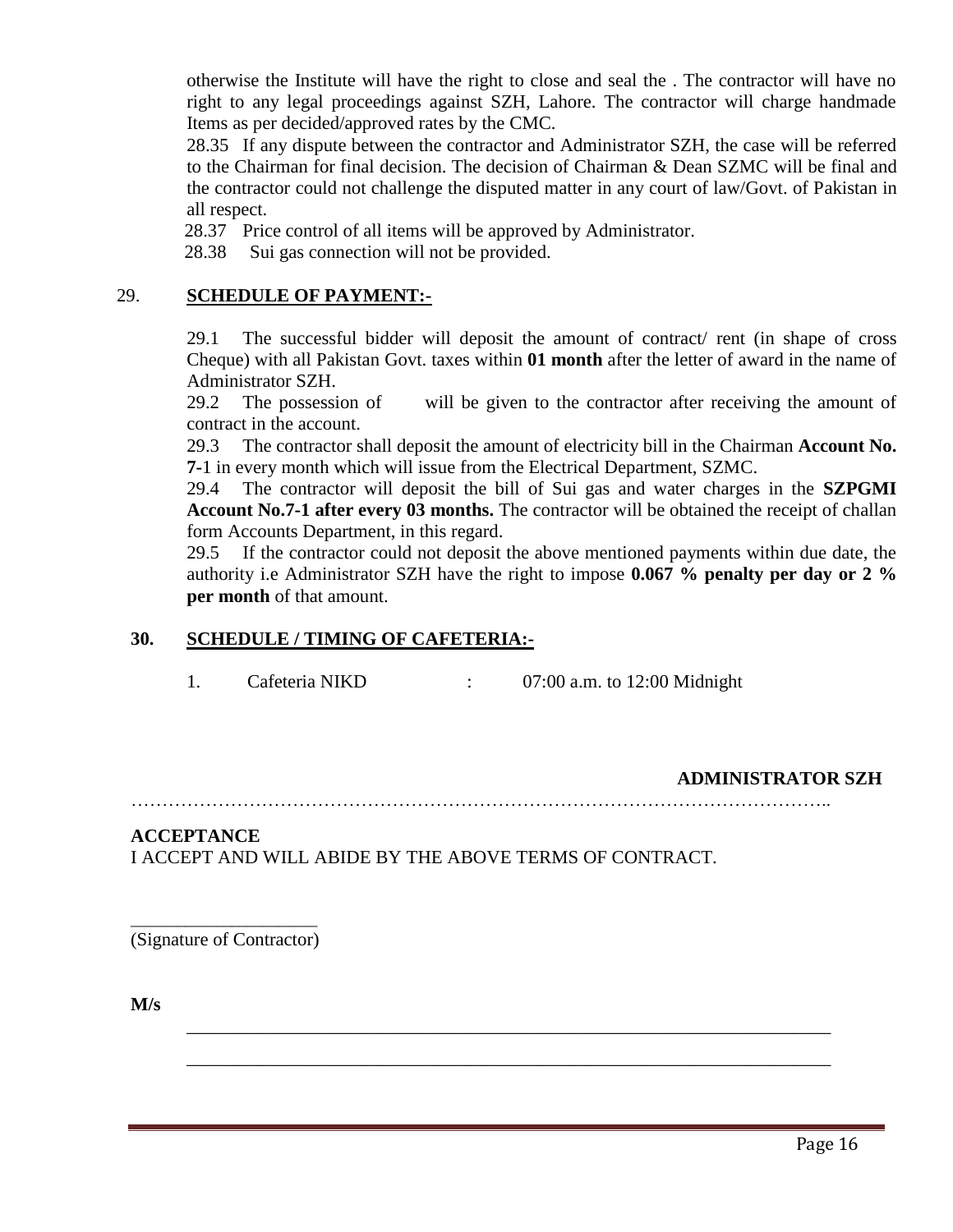#### **CONTRACT FORM**

(On stamp paper worth Rs. @ 25 paisa per every one hundred rupees of the total value of the contract)

This Contract is made at on day of 2022-23, between the (hereinafter referred to as the "Procuring Agency") of the First part and M/s (firm name) a firm having its registered office at (address of the firm) (hereinafter called the "supplier") of the Second Part (hereinafter referred to individually as "Party" and collectively as the "Parties").

Whereas the Procuring Agency invited bids for procurement of food/goods, in pursuance where of (M/s firm name) being the Manufacturer/Authorized Supplier/ Authorized Agent of items (s); and whereas the Procuring Agency has accepted the bid by the Supplier for the supply of (item name) and services in the sum of Rs. (amount in figures and words) cost per unit, the total amount of (quantity of goods) shall be Rs. (amount in figures and words) for free delivery items and/or unit price \_\_\_\_\_\_\_\_ for the total price \_\_\_\_\_\_\_\_\_\_\_ of the items of CIF portion for establishing the LC.

#### **NOW THIS CONTRACT WITNESSETH AS FOLLOWS**:

- 1. In this contract words and expressions shall have the same meanings as are respectively assigned to them in the general Condition of this Contract hereinafter referred to as "Contract":
- 2. The following documents shall be deemed to form and be read and construed as integral part of this Contract, viz:
	- a. The price Schedule Submitted by the Bidder,
	- b. The Schedule of requirements;
	- c. The Technical Specification;
	- d. The general Condition of Contract;
	- e. The Special Condition of Contract;
	- f. The Procuring Agency's Notification of Award;
	- g. The Scope of Work;
	- h. The Contract; and
	- i. The Bid & its Clarifications.
	- j. The Contract Specifications (attached as annexure)
	- k. Any undertaking Provided by the Firm
- 3. In consideration of the payments to be made by the procuring Agency to the Supplier/ Manufacturer as hereinafter mentioned, the Supplier/ Manufacturer hereby covenants with the Procuring Agency to provide the Goods and Services and to remedy defects therein in conformity in all respects with the provisions of this Contract.
- 4. The Procuring Agency hereby covenants to pay the supplier in consideration of the provision of the Goods and Services and the remedying of defects therein, the contract price of such other sum as may become payable under the provision of this Contract at the time and in the manner prescribed by this Contract.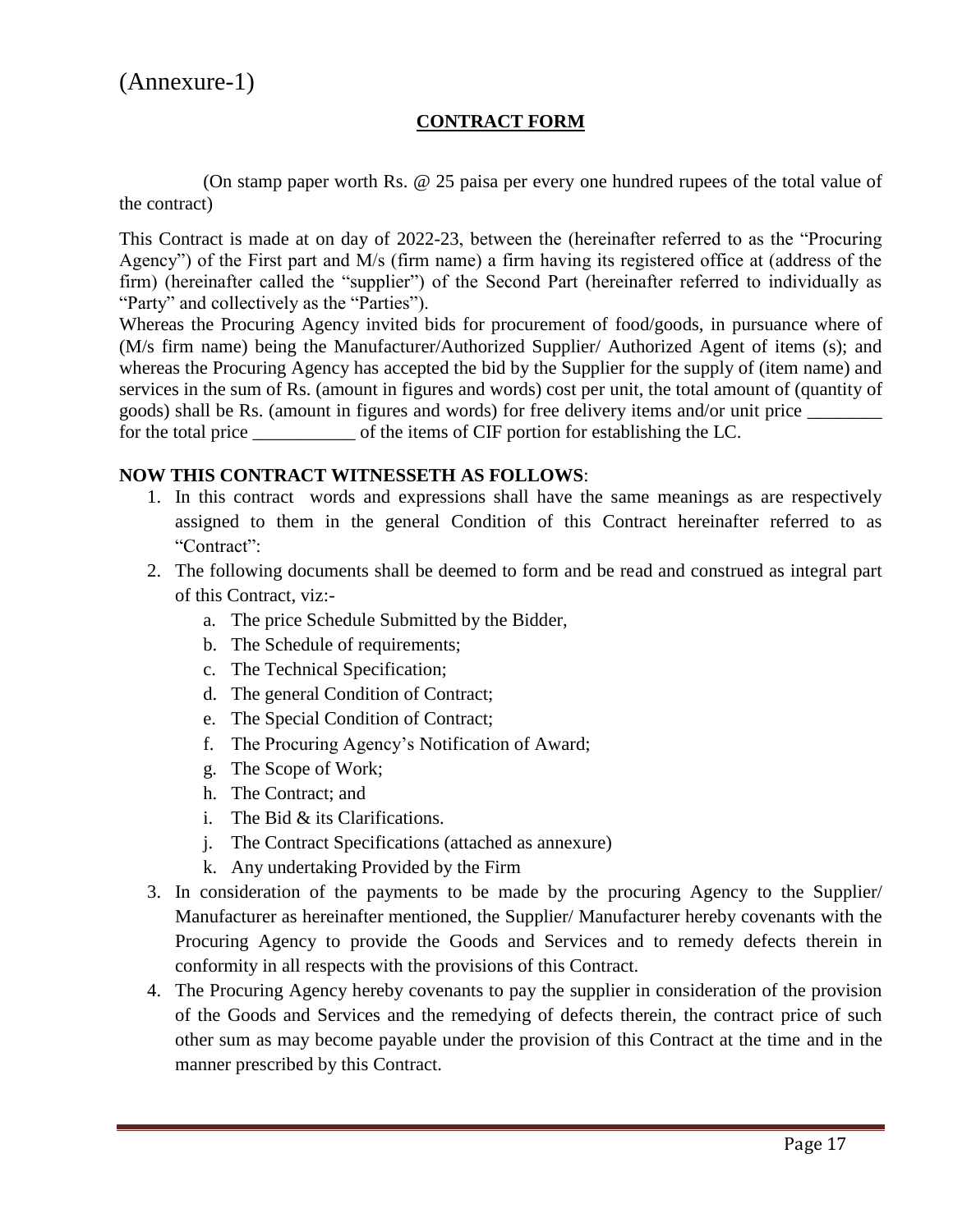- 5. (The Supplier) hereby declares that it has not obtained or induced the procurement of any Contract, rights, interest, privilege or other obligation or benefit from Government of the Pakistan or any administrative subdivision or agency thereof or any other entity owned or controlled by it (Government of the Pakistan) through any corrupt business practice.
- 6. Without limiting the generality of the foregoing, (the seller/supplier) represents and warrants that it has fully declared the brokerage, commission, fees etc., paid or payable to anyone and not given or agreed to given and shall not give or agree to give to anyone within or outside Pakistan either directly or indirectly through any natural or juridical person, including its affiliate, agent, associate, broker, consultant, director, promoter, shareholder, sponsor or subsidiary, any commission, gratification, bribe, finder's fee or kickback, whether describe as consultant fee or otherwise, with the object of obtaining or including the procurement of the contract, right interest, privilege or other obligation or benefit in whatsoever from government of the Pakistan, except that which has been expressly declared pursuant hereto.
- 7. [The Supplier] certifies that has made and shall make full disclosure of all agreements and agreements with all persons in respect of or related to the transaction with the government of the Pakistan and has not taken any action or shall not take any action to circumvent the above declaration, representation or warranty.
- 8. [The Supplier] accepts full responsibility and strict liability for making any false declaration, not making full disclosure, misrepresenting facts or taking any action likely to defeat the purpose of this declaration, representation and warranty. It agrees that any contract, right, interest, privilege or other obligation or benefit obtained or procured as aforesaid shall, without prejudice to any other right and remedies available to government of the Pakistan under any law, contract or other instrument, be void able at the option of government of the Pakistan.
- 9. Notwithstanding any rights and remedies exercised by government of the Pakistan. in this regard, [The Supplier] agrees to indemnify government of the Pakistan. any loss or damage incurred by it on account of it corrupt business practices and further pay compensation to government of the Pakistan. in an amount equivalent to ten time the sum of any commission, gratification, bribe, finder's fee or kickback given by the [The Seller/Supplier] as aforesaid for the purpose of obtaining or introducing any contract, right, interest, privilege or other obligation or benefit in whatsoever from government of the Pakistan.
- 10. In case of any dispute concerning in the interpretation and/or application of this contract shall be settled through arbitration. The decisions taken and/or award made by the arbitrator shall be final and binding on the parties.
- 11. This contract shall be governed by the laws of Pakistan and the courts of Pakistan shall have exclusive jurisdiction.

In Witness whereof the parties hereto have caused this contract to be executed at (the place) and shall enter into force on the day, month and year first above mentioned.

| Signed/Sealed by the Manufacturer/    |                                   |
|---------------------------------------|-----------------------------------|
| Authorized Supplier/ authorized Agent | Signed/Sealed by Procuring Agency |
|                                       |                                   |
|                                       |                                   |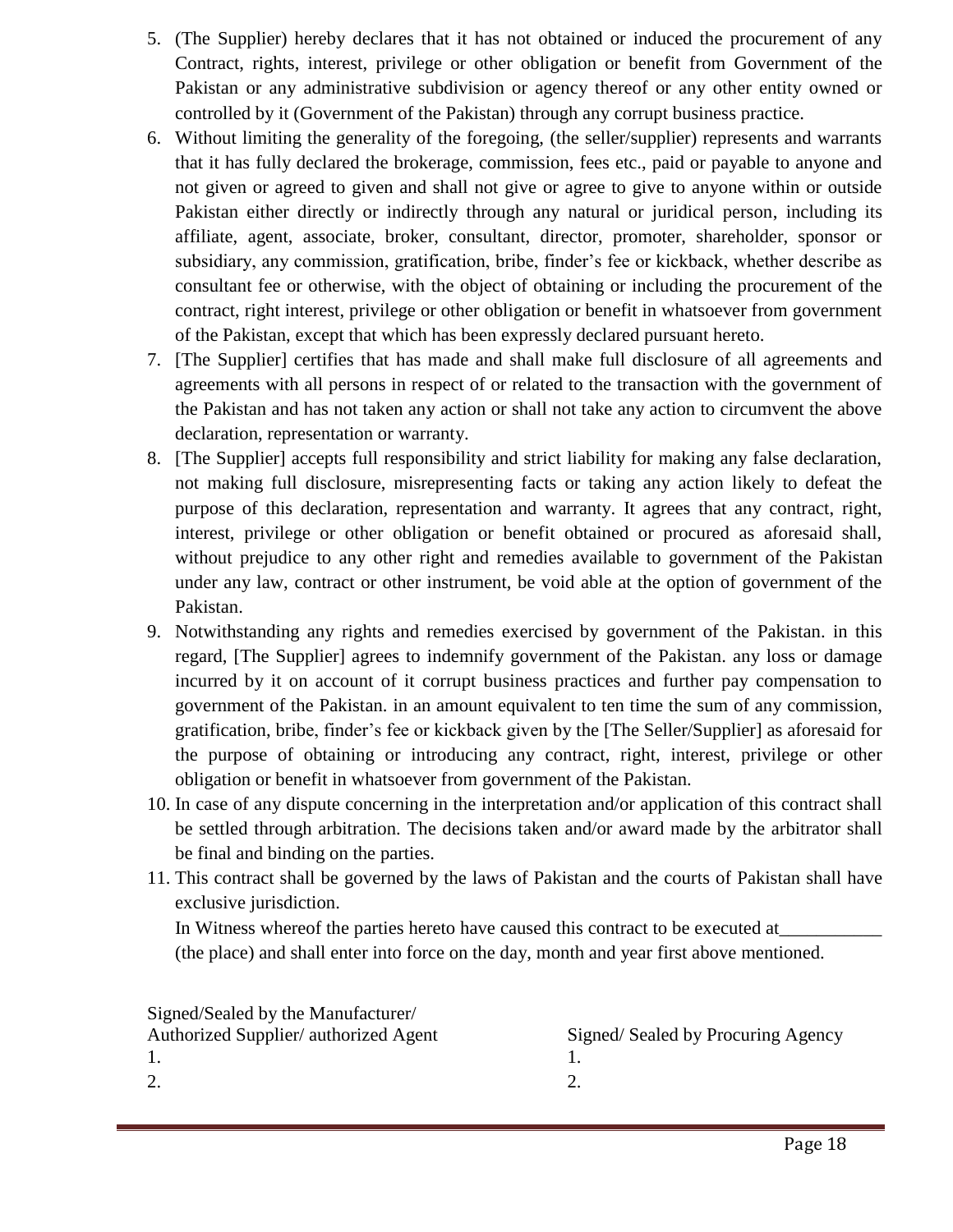## **BID FORM**

Date: -

Tender No.: - Name of the Item: - Tender of Cafeteria NIKD SZH, Lahore

#### To: **ADMINISTRATOR** Shaikh Zayed Hospital, Lahore.

Respected Sir,

Having examined the Bidding Documents, the receipt of which is hereby duly acknowledged, we, the undersigned, offer the for financial year 2022-23 and deliver the Cafeteria, services specified in and in conformity with the said Biding Documents for the Sum of (Total Bid Amount), (Bid Amount in Words) or such other sums as may be ascertained in accordance with the Schedule of Prices attached herewith and made part of this bid.

We undertake, if our bid is accepted, to deliver the food/goods in accordance with the delivery schedule specified in the schedule of requirements.

If our bid is accepted, we shall obtain an unconditional guarantee of a bank in the sum of the serve percent of the contract price for the due performance of the contract, in the form prescribed by the Procuring Agency.

We agree to abide by this bid for a period of (number) days from the date fixed for bid opening under IBD clause 18 of the instructions to bidders, and it shall remain binding upon us and may be accepted at any time before the expiration of that period. Until a formal contract is prepared award, shall constitute a binding contract between us.

We understand that you are no bound to accept the highest or any bid you may receive. Commission or gratuities, if any, paid or to be paid by us agents relating to this bid, and to contract execution if we are awarded the contract, are listed below.

Name and address of bidder Amount and Currency (If none, state "none").

Dated this day of 2019

Signature (in the capacity of)

Duly authorized to sign bid for and on behalf of Attachment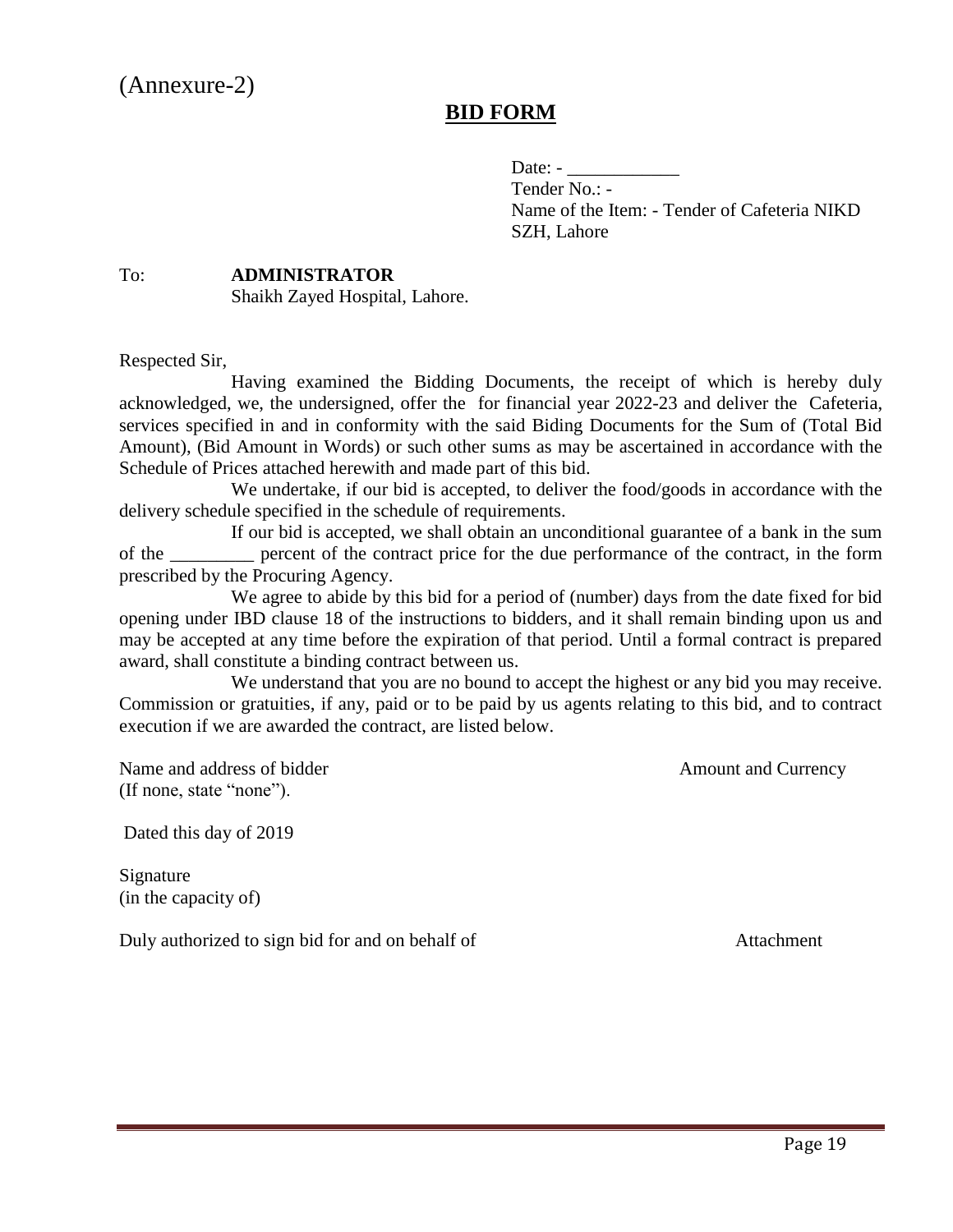## **AFFIDAVIT/BIDDER'S UNDERTAKING ON THE STAMP PAPER**

Ref: Tender No. SZPGMI Tender/2021 published on PPRA on

1. We have examined the Tender/Bid Document and we undertake to meet the requirements regarding /Cafeteria, as per Specification we required and are prescribed in the Tender Document.

2. It is certified that the information furnished here in and as per the document submitted is true and correct and nothing has been concealed or tampered with.

3. We have read the provisions of Tender/Bid Document and confirm that these are acceptable to us. We further declare that additional conditions, variations, deviations, if any, found in our response shall not be given effect to.

4. We agree to unconditionally accept all the terms and conditions set out in the Tender/Bid Document.

6. We understand that no document regarding evaluation criteria will be accepted after opening of the Technical Bids and we are bound to provide all the documentary proofs regarding evaluation criteria or any other supporting document at the time of opening of Technical Bids.

7. We also agree that the Purchase Committee reserves the right in absolute sense to reject all the products/ services specified in the Bid Response without assigning any reason whatsoever under PPRA Rules.

8. We also declare that our Company/Organization is not blacklisted by any of the Federal or Provincial Government in Pakistan.

[Name and Signatures of authorized Person along with stamp]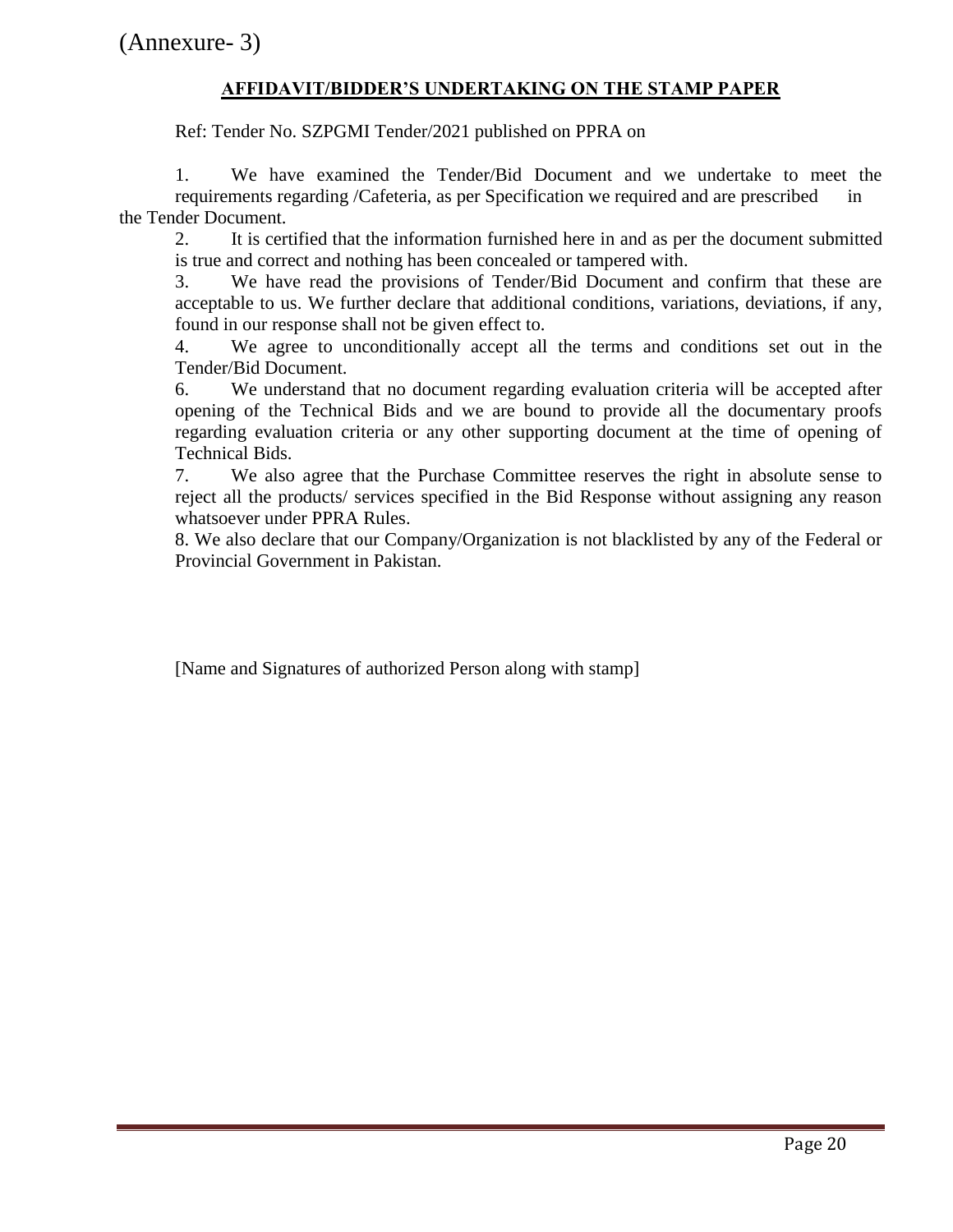## **RUNNING CAFETERIA NIKD WITH CARPTED/ DECORATED BUILDING ON RENT BASIS FOR FINANCIAL YEAR 2022-23**

**IN**

| Sr. | <b>DESCRIPTION</b>                          | <b>Measurement</b>        |                    |        | <b>Rent Per Year</b> |
|-----|---------------------------------------------|---------------------------|--------------------|--------|----------------------|
| No. |                                             |                           |                    |        |                      |
| 1.  | Measuring Space of Cafeteria NIKD regarding | Length                    | Width              | Sq. Ft |                      |
|     | Covered Area                                |                           |                    |        |                      |
|     | i.<br><b>Covered Area:-</b>                 |                           |                    |        |                      |
|     | a. Public Cafe Sitting Area (i)             | $30^{\circ} - 6^{\circ}$  | $22^{\degree}$ -6" | 686.25 |                      |
|     | Public Cafe Sitting Area (ii)               | $30' - 6'$                | $22^{\circ} - 6$ " | 686.25 |                      |
|     | Public Cafe Counter Area<br>$\mathbf{b}$ .  | $30' - 6'$                | $8' - 6'$          | 259.25 |                      |
|     | Doctor Cafe Counter Area<br>$c_{\cdot}$     | $18' - 6'$                | $9' - 6''$         | 175.75 |                      |
|     | Doctor Cafe Sitting Area (i)<br>$d_{\cdot}$ | $40' - 9''$               | $23' - 00'$        | 937.25 |                      |
|     | Doctor Cafe Sitting Area (ii)               | $21' - 00'$               | $13' - 6'$         | 283.50 |                      |
|     | Cafe Store Area<br>e.                       | $11' - 6'$                | $8' - 6'$          | 97.75  |                      |
|     | Cafe Kitchen Area(i)<br>f.                  | $32' - 00'$               | $11' - 6'$         | 368.00 |                      |
|     | Cafe Kitchen Area(ii)                       | $10^{\circ} - 00^{\circ}$ | $6' - 00''$        | 60.00  |                      |
|     | Cafe Kitchen Area(iii)                      | $10^{\circ} - 00^{\circ}$ | $6' - 00''$        | 60.00  |                      |
|     | Cafe Kitchen Area(iv)                       | $19' - 6'$                | $6' - 00''$        | 117.00 |                      |
|     |                                             | $19' - 6'$                | $16' - 00''$       | 312.00 |                      |
|     | Cafe Office Area<br>g.                      | $43' - 00'$               | $9' - 6'$          | 408.50 |                      |
|     | Cafe Juice Counter Area<br>h.               |                           |                    |        |                      |
|     | <b>TOTAL SQUARE FEET COVERED AREA</b>       |                           | 4451.50            |        |                      |

## **CAFETERIA NIKD, SHAIKH ZAYED HOSPITAL, LAHORE**

#### **Note: -**

The minimum rent of cafe NIKD will be started the amount of **Rs.\_\_\_\_\_\_\_\_\_\_/-** per month.

Contractor's Signature & Seal Employer's Signature & Seal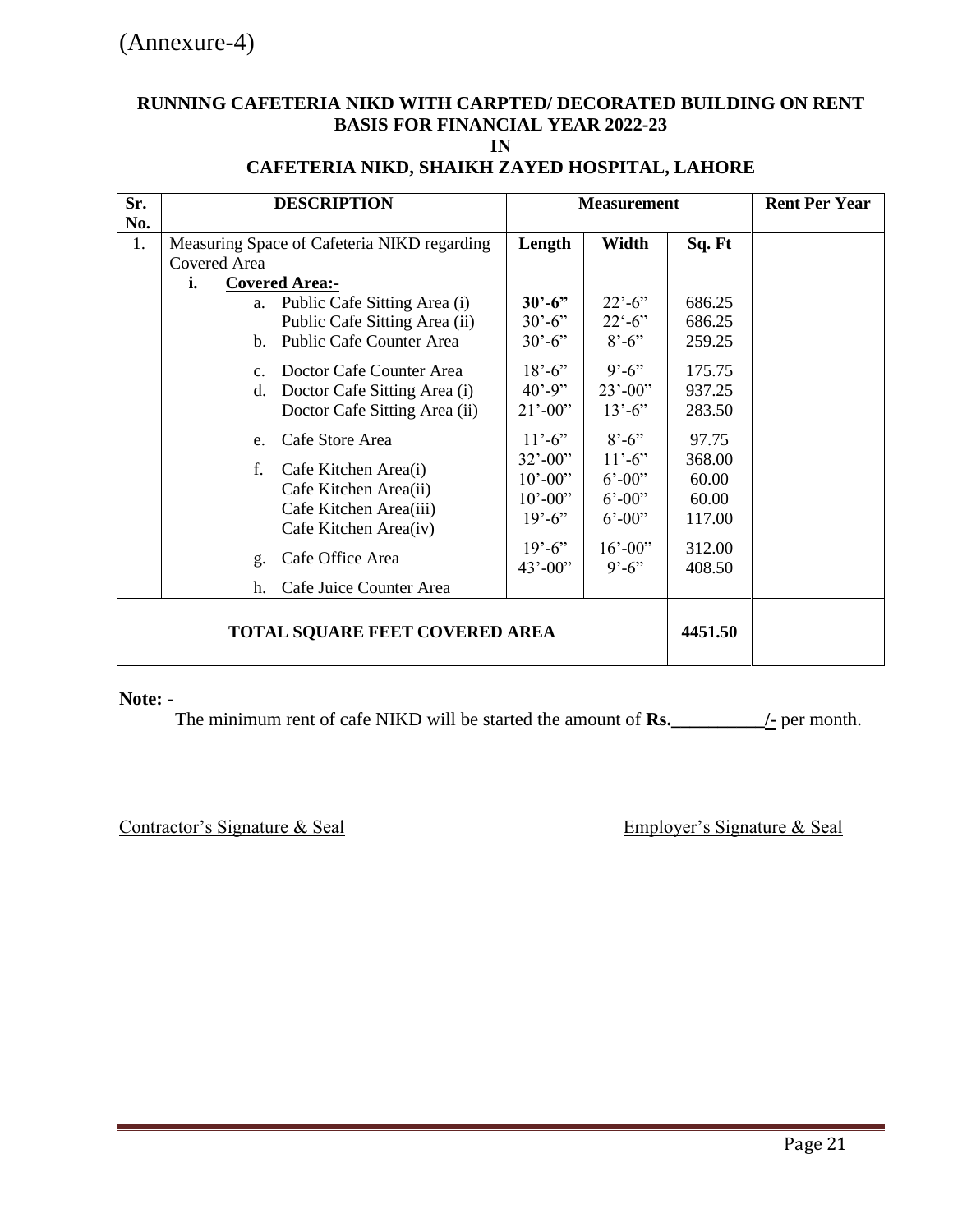## **SHEIKH ZAYED HOSPITAL, LAHORE RATE LIST OF**

| Sr.#           | <b>Items</b>                       | Rate |
|----------------|------------------------------------|------|
| $\mathbf{1}$   | <b>Biscuits</b>                    | 20   |
| $\overline{2}$ | <b>Biscuits S. Free</b>            | 60   |
| 3              | Bread S. Free+ Brown               | 18   |
| $\overline{4}$ | $\text{Cake}\left(\text{Q}\right)$ | 20   |
| 5              | <b>Cake Rusk</b>                   | 60   |
| 6              | <b>Chicken Patize</b>              | 40   |
| $\tau$         | Chicken Roll                       | 50   |
| 8              | Chicken Sandwich                   | 70   |
| 9              | Chicken Tika Sandwich              | 90   |
| 10             | Chicken Stick                      | 80   |
| 11             | Chips(Lays)                        | 10   |
| 12             | Chips(Lays)                        | 30   |
| 13             | Chips(Lays)                        | 20   |
| 14             | Cold Drink $(1.5 L)$               | 100  |
| 15             | Cold Drink (Half L)                | 55   |
| 16             | Sting Half L                       | 60   |
| 17             | Cold Drink (Cane)                  | 35   |
| 18             | Milo (200ML)                       | 50   |
| 19             | Cold Drink (Regular)               | 25   |
| 20             | <b>Cookies Biscuits</b>            | 55   |
| 21             | Fruit Bund                         | 30   |
| 22             | Fruit Cake                         | 65   |
| 23             | Milk Pack                          | 35   |
| 24             | Nestle Juice (200 ML)              | 40   |
| 25             | Shezan Juice (200 ML)              | 35   |
| 26             | Nestle Juice (1 Liter)             | 200  |
| 27             | Liter Juice                        | 180  |
| 28             | Nestle Raita                       | 75   |
| 29             | Flavor Juice (500ML)               | 50   |
| 30             | Arabian Pizza                      | 140  |
| 31             | Nimko Small                        | 30   |
| 32             | Pulpee Juice                       | 50   |
| 33             | Pizza (Medium)                     | 110  |
| 34             | Rus.                               | 50   |
| 35             | Rus Small / Cake                   | 10   |
| 36             | Tea                                | 35   |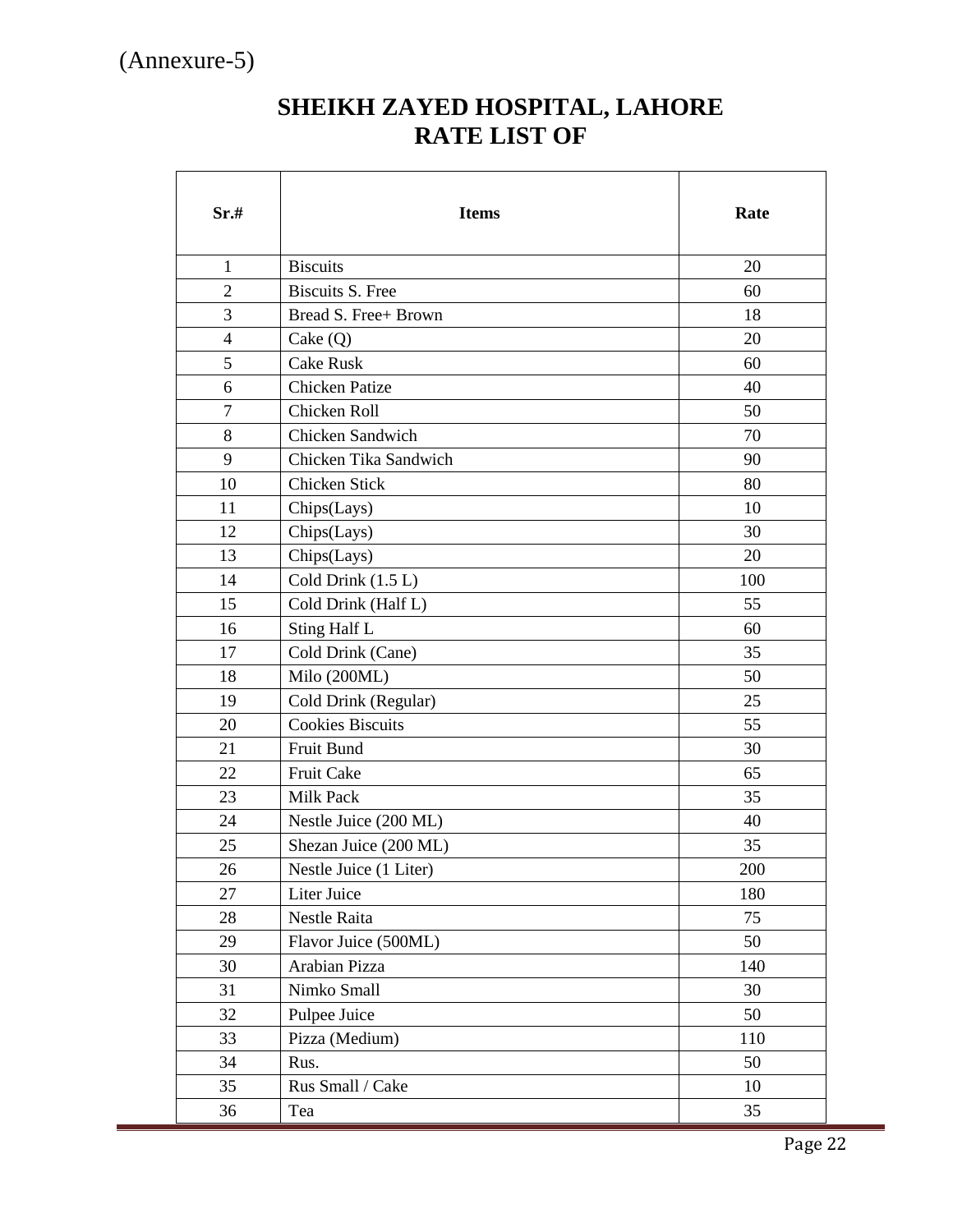| 37                    | Coffee                          | 50  |
|-----------------------|---------------------------------|-----|
| 38                    | Green Tea                       | 15  |
| 39                    | <b>Tissue Box</b>               | 130 |
| 40                    | <b>Tissue Roll</b>              | 50  |
| 41                    | Nestle Water Large              | 55  |
| 42                    | Water (Large)                   | 60  |
| 43                    | Water (Small)                   | 35  |
| 44                    | Yogurat (Big)                   | 140 |
| 45                    | Yogurat (Small)                 | 30  |
| 46                    | <b>Glass Plastic</b>            | 5   |
| 47                    | Plate                           | 5   |
| 48                    | Tea Cup                         | 5   |
| 49                    | Spoon                           | 3   |
| <b>Kitchen Items:</b> |                                 |     |
| $\mathbf{1}$          | Omlate + 2 Slice                | 60  |
| $\overline{2}$        | Omlate +1Paratha                | 70  |
| 3                     | Fry Egg +2 Slice                | 55  |
| $\overline{4}$        | Omlate/ Fry Egg                 | 45  |
| 5                     | Paratha                         | 40  |
| 6                     | aloo Paratha                    | 50  |
| $\tau$                | Slice                           | 8   |
| 8                     | <b>Boil Egg</b>                 | 25  |
| 9                     | Salad                           | 45  |
| 10                    | Chana Chat                      | 45  |
| 11                    | Dahi Bhally                     | 60  |
| 12                    | Shami (Chicken)                 | 30  |
| 13                    | Cutlus (Chicken)                | 45  |
| 14                    | Brayani                         | 100 |
| 15                    | Rice (simple)                   | 70  |
| 16                    | Vegitable Rice                  | 80  |
| 17                    | <b>Chiness Rice</b>             | 100 |
| 18                    | <b>Finger Chips</b>             | 45  |
| 19                    | Chicken Fry Tikka               | 170 |
| 20                    | Soup                            | 60  |
| 21                    | Roti                            | 10  |
| 22                    | Chicken Qorma +2 Roti           | 120 |
| 23                    | Sabzi +2 Rori                   | 90  |
| 24                    | Karhi Pakora+2 Roti             | 90  |
| 25                    | Dall Mash + 2 Roti              | 90  |
| 26                    | Dall (Chana, Mong, Masoor)      | 90  |
| 27                    | Chicken Haleem +2 Roti          | 100 |
| 28                    | Pakora (Disposible Small Plate) | 50  |
| 29                    | Somsa (Small)                   | 25  |
| 30                    | Somsa                           | 35  |
|                       |                                 |     |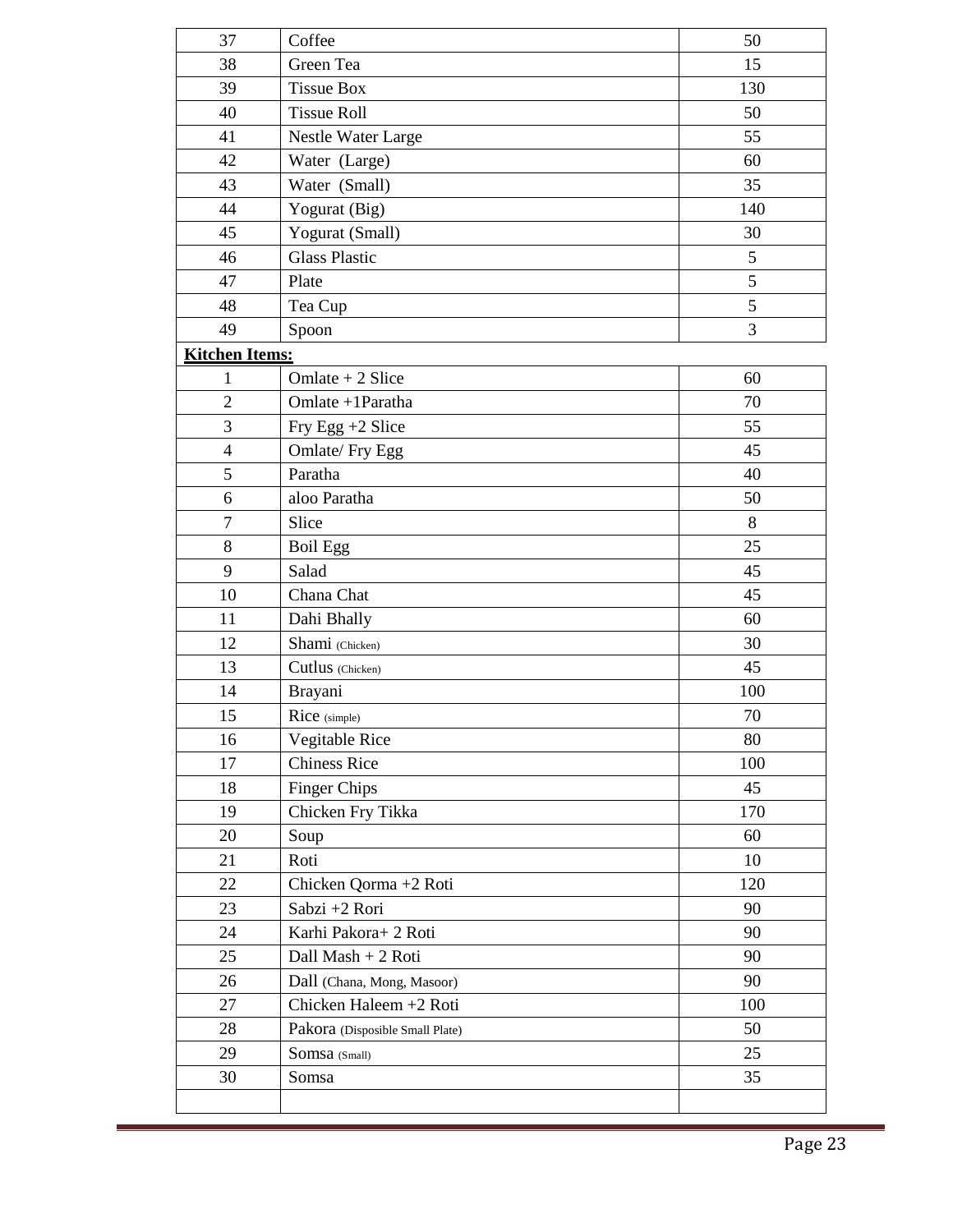| Fresh Juice & Milk Shake: |                                                     |     |  |  |
|---------------------------|-----------------------------------------------------|-----|--|--|
| 1                         | Pomegranate (Disposable Glass Containing330ml)      | 220 |  |  |
| $\overline{2}$            | Orange (Disposable Glass Containing 330ml)          | 70  |  |  |
| 3                         | Musammai (Disposable Glass Containing 330ml)        | 80  |  |  |
| $\overline{4}$            | Apple (Disposable Glass Containing 330ml)           | 90  |  |  |
| 5                         | Orange+Carrot (Disposable Glass Containing330ml)    | 50  |  |  |
| 6                         | Strawberry (Disposable Glass Containing330ml)       | 80  |  |  |
| $\overline{7}$            | Grapefruit (Disposable Glass Containing 330ml)      | 70  |  |  |
| 8                         | Pineapple (Disposable Glass Containing330ml)        | 110 |  |  |
| 9                         | Plum (Disposable Glass Containing 330ml)            | 80  |  |  |
| 10                        | Peach (Disposable Glass Containing 330ml)           | 80  |  |  |
| 11                        | Falsa (Disposable Glass Containing 330ml)           | 70  |  |  |
| 12                        | Grapes (Disposable Glass Containing 330ml)          | 100 |  |  |
| 13                        | Banana Shake (Disposable Glass Containing 330ml)    | 70  |  |  |
| 14                        | Mix Shake (Disposable Glass Containing330ml)        | 70  |  |  |
| 15                        | Date Shake (Disposable Glass Containing 330ml)      | 80  |  |  |
| 16                        | Oreo Shake (Disposable Glass Containing 330ml)      | 80  |  |  |
| 17                        | Strawberry Shake (Disposable Glass Containing330ml) | 80  |  |  |
| 18                        | Pineapple Shake (Disposable Glass Containing330ml)  | 110 |  |  |
| 19                        | Mango Shake                                         | 80  |  |  |
| 20                        | Chocolate Shake                                     | 80  |  |  |
| 21                        | Cold Coffee                                         | 80  |  |  |

## **NOTE: -**

- \* If bidder intends to add/enhance product range is bound to get proper approval of Administrator SZH.
- If any company changed their product rates, bidder is bound to get proper approval of Administrator SZH before change in the rate.